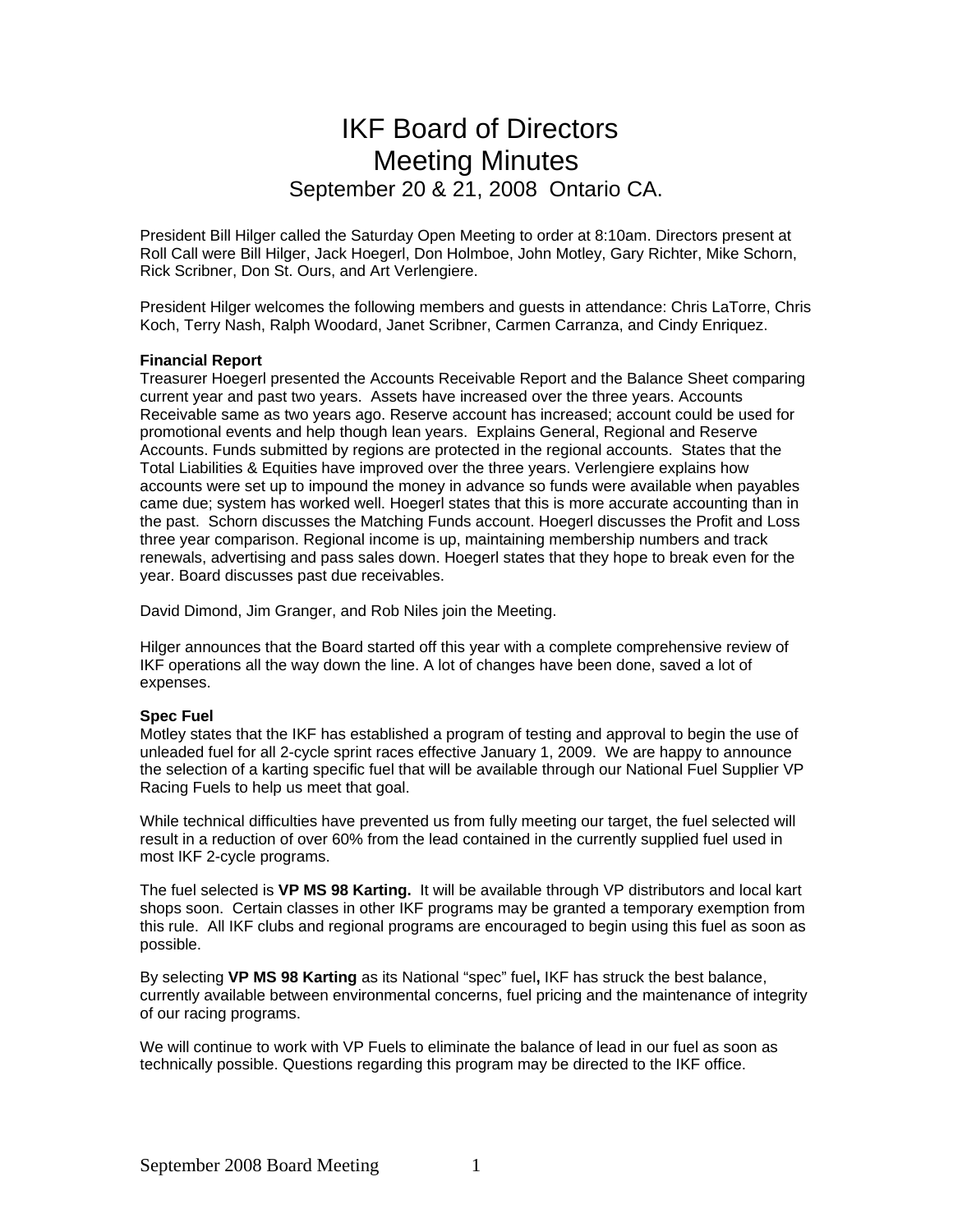Terry Nash comments that he feels this is a really good idea, having come up with something universally spread across the board will help the karter. They will know what they will have to have when they show up at the track.

Hilger states that the Board has been aggressively working on our insurance program for the last couple of years. Announcement will be made later, substantial reduction so we can be competitive. Has been the main goal of the Board to reduce expenses to make it more viable for the tracks to come back to the IKF.

#### **2008 Grand National Reports**

**4 Cycle Sprint – Director in Charge - Mr. Don Holmboe** Entries: 181 total, just 3 short of last National at McMinnville. Directors: Race Director - Doug Stevens Doug is an experienced Race Director for hire who has worked many series, including Region 6 I.K.F. Gold Cups, and Club programs at Pat's Acres in Canby OR. Tech Director - Terry Nash Terry exhibited a calm and professional demeanor in carrying out his duties. He was complemented by help from the Hatch's and Mike Schorn. IKF Director in Charge - Don Holmboe No controversies to take care of, job was like a walk in the park.

General Overview: Pre race communication via advertising but in particular the PKA website was excellent and left little or no questions unanswered. Daily schedule, listing set times for all practice and race times, was adhered to except for two red flag situations and a prolonged tech on the first day. Printed schedules should be our standard for all I.K.F. Nationals.

All pertinent official jobs were filled with experienced and competent individuals with some problems arising with the Starter flagman. The flagman was familiar with oval track stock car racing but with little knowledge of karting idiosyncrasies. Flagman received on the job training when a few problems arose with alignment of pole and off pole karts.

PKA maintained a friendly and cooperative atmosphere throughout the event and I heard no major complains about the running of the event. Some grumbling about the Starter flagman's miscues were voiced but corrections were a work in progress.

I would give a subjective grade for this event of a B+.

Refinement Recommendations: First, it is imperative that the host club give the Starter flagman full instruction as to starting races, watching for pushing, bumping and blocking. Other race experience is not the same as spending 15 minutes explaining how we do things in karting. PKA missed on this instruction process and it showed a few times during the event.

Second, in an effort to add a more professional feeling to our events, I feel we should do the award presentation shortly after the last race. The downtime between the last race and the finalization of post race tech is tedious at best to boredom. The momentum of excitement is completely lost. The logistics of awards if there is a DQ are arguably simple.

Verlengiere suggests that it be mandatory for the next year's promoter to attend the previous years Grand National. Board agrees to add this verbiage to the Grand National Agreement.

Discussion by Board re: award presentation before tech is completed and time spent on tech at events.

# **4 Cycle Sprint – Tech Director – Mr. Terry Nash**

Being in the Tech Director position at a Grand National Event did not scare me as much as filling the big shoes that Syd White has when he is in charge. Lucky for me, Syd was willing to be on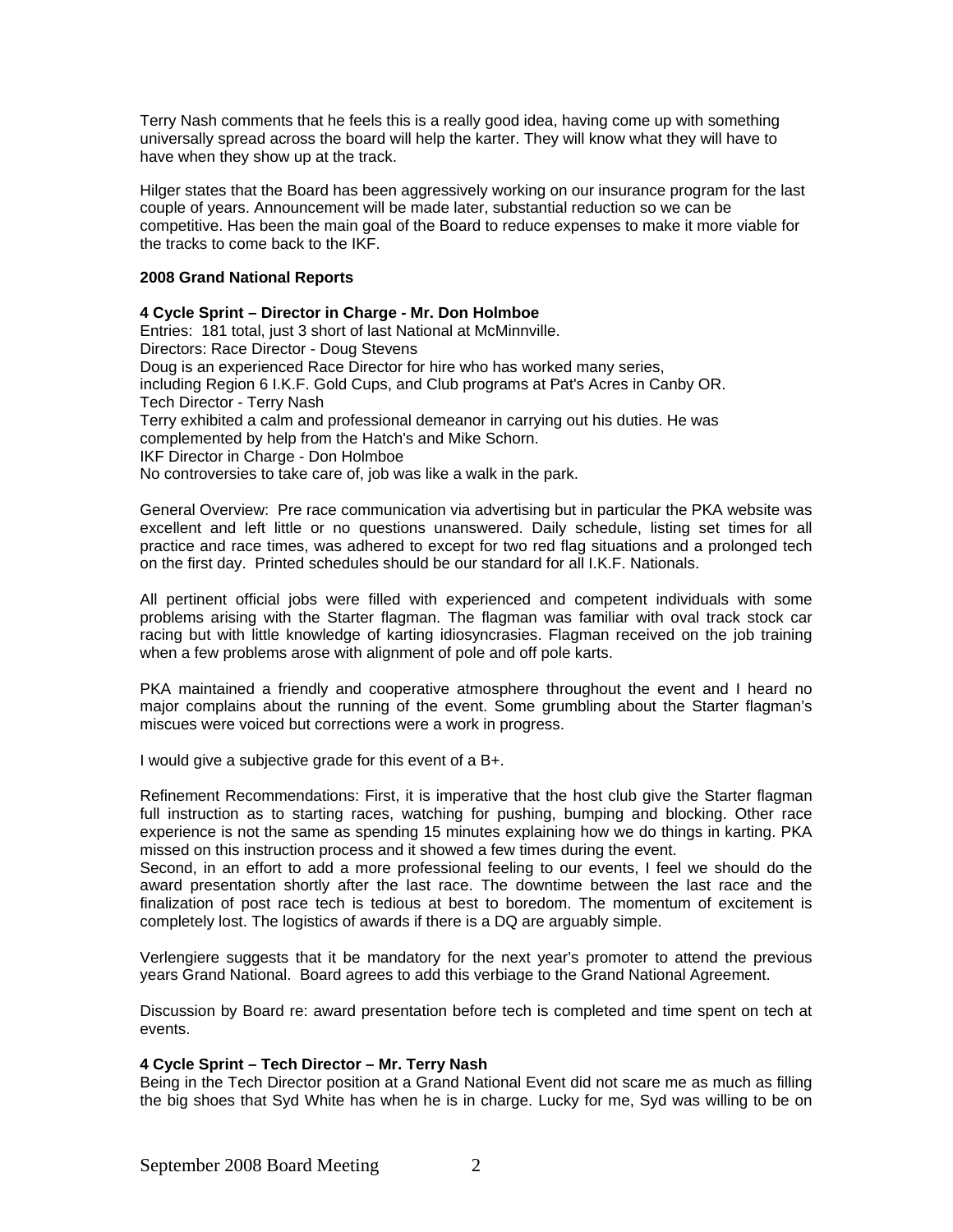site and guide me with the nuances that he has developed over the years. To say the least, he was a great help and support with judgments and interpretations throughout the week. The Portland Karting Association was well organized and set up for this event, which did not surprise me as this was my third trip to a National event put on by them. Mike Schorn has all of his ducks in a row so to speak and there was plenty of help in line for me to tap into. Pre-tech each morning went smoothly with few infractions. Those that were found were quickly taken care of with no grumbling evident. Most competitors brought the kart back to show the repairs and receive the days class sticker. After race tech was handled in an organized manner and all competitors complied with the wishes of the tech officials. The tech barn was open and had enough tables to conduct a thorough inspection. The tech arena for kart storage of the top five in each class was a big tight and congested. Maybe a confined yard twice the size we had would be a suggestion for next time. The word around the pits was that tech was strict but fair. One in my position can only help for such a comment and receive it – well it was a compliment to say the least. Four cycle sprint racing is quite a different animal in comparison to other divisions in the IKF. They seem to be quite laid back and willing to have a good time. The racing was quite competitive throughout the week, yet after the races the competitors were complementing each other on the great racing that was experienced. Some new names came to the front of the pack and won praise for their expertise and racing skills, and this added to the enjoyment of the week. Overall, I would have to say that the Four Cycle Nationals were a success. Only an increase in the kart count could have made it better.

#### **4 Cycle Speedway – Director in Charge – Mr. Bill Hilger**

The total number of entries for the week was 421 and the largest class was Briggs Stock Medium (45) and the lowest class was Stock Super Heavy at 8.

The week started off with practice that gave everyone at least 5 rounds of practice. The track held up well for the number of laps that this track saw all day long. At 5 o'clock the track was closed for the free meal to everyone there that was provided by Jack Link's. After the meal the track was reopened for more practice so that participants could have setup for daytime racing and evening racing if needed.

A couple of new items for the participants were portable hand wash stations and the concrete grid was covered to protect the drivers from sitting in the sun. The covered grid was greatly appreciated by everyone there. The track was made a little larger coming off of turn 4 and the fence, scoring tower was moved back further from the track for more run off. A special entrance to the track was put in for the emergency vehicles for easier access to the track if needed.

The weather was pretty consistent all week with the exception of Friday when the winds picked up and dusty conditions prevailed. A few EZ-ups were turned over but everyone survived and showers felt good that evening. One weather day out of five is not bad.

The facility itself was top notch as they carried forward from last years' successful event. The racetrack on race day was prepared flawlessly and tremendous credit goes to the staff and especially Calvin and Donnie who worked hard each day. The track was prepared the same each day and racing proved it. New track records were set as racers broke the 10 second barrier. The racers really complimented on how great the racing surface was each day and how consistent it was from day to day as well.

The main goal each day was to start everything on time. This goal was met as racing started early afternoon and completed each day early enough that everyone could get downtown for dinner and socializing. This also is a must as the community sponsors can see the benefits of having a Grand National in their community. Money is spent with merchants when schedules are met. I had the luxury of working with some great people which made the Director job easy.

The racing officials that I worked with had plenty of experience as this group of officials had worked together for many races, which included at least 2 prior Grand Nationals and numerous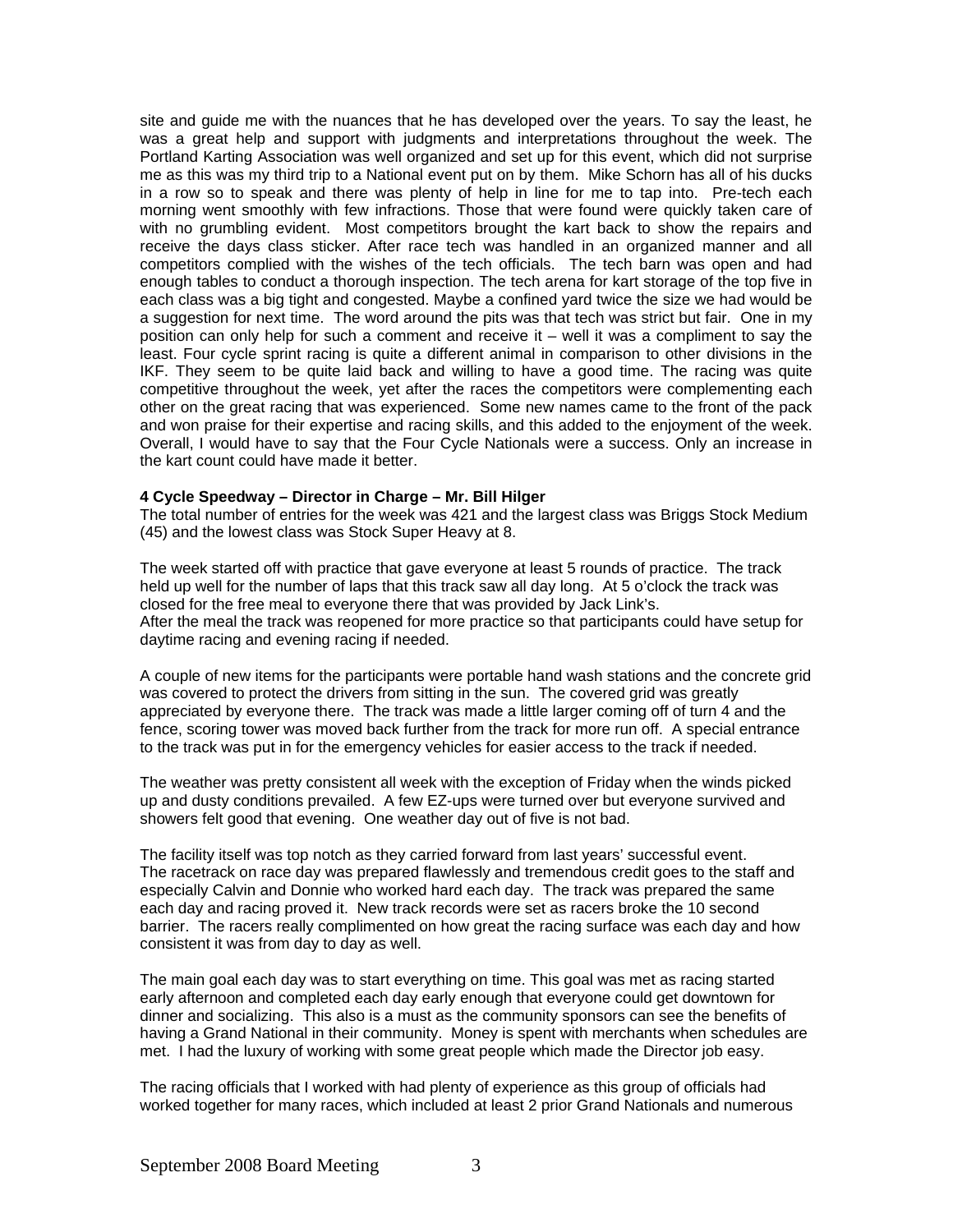regional races. This made officiating easy as everyone knew what to do and how to handle all situations.

Registration was not a problem either, as they were experienced and very organized.

Pre-Tech went well but we needed more personnel and this needs to be organized better for 09. Somehow people that were supposed to show up did not and this put the burden on those that did.

Of the Duffy's received we had some bad castings. The trophies that the Huron Kart Club gave to the top ten had problems with the front cover pealing off. The Pole Award is a great addition as this was started last year.

The track had one problem with the PA system that failed, so communication with the pits was a little strained. But by the next day a complete new system and a back up was installed. Other than this item everything went according to plan.

The track had a professional announcer and kept everyone informed. Plenty of pictures were taken and a video of the racing action was offered as well.

As stated the racing was excellent all week, as there was plenty of side by side action. Banner Engineering corporate personnel flew in to watch the racing one day. The National Guard was on hand for the National Anthem the same day. Other sponsors were on hand to give out trophies each day as well.

All in all this was one of the best IKF 4 Cycle Speedway Grand Nationals that I have been associated with and the credit goes the Huron Kart Club and the community of Huron, South Dakota who knows that the race track is an asset to the community. The Huron Kart Club and the community knew that you have to provide amenities for the racer and they did it first class.

After this Grand National I had more participants come up and thank the club, officials, myself and IKF for such a great event then ever before. I had a great time working with the Huron Kart Club and the community of Huron, South Dakota. They worked very hard the past two years to provide a great place for the Grands and they accomplished that goal and once again raised the bar.

#### **4 Cycle Speedway – Tech Director – Mr. Chuck Sloggett**

The 4 Cycle Speedway Grand National tech went without a hitch. There were no DQ's in post race tech. I would like to thank Doug Norgaard for his assistance with pre-race tech inspections. I would also like to thank Lee Miller, David Snyder and John Hatch for their help in completing post race engine inspections.

# **Road Race – Director in Charge – Rick Scribner**

Mike Schorn, John Wood and I had a pre-race meeting on Monday night; it was expressed that with the long straightaway and the start/finish line so far down, it will be difficult to keep the racers lined up and even for the rolling starts. I suggested we have a "pace kart" pace the field much like other professional forms of motorsports. Mike Schorn and John Wood procured a World Formula kart and elected me as the pace kart driver. I laid out a procedure as follows: I would lead the race group out onto the track from the grid. Once on the back stretch, I would raise my arm to signal that I have reached the speed that would be considered the "pace speed". The front row participants were instructed to hold this pace until the green flag was waived. They were also warned that if they changed this pace prior to the green flag it would be considered "jumping the start and subject to penalties". Once I was fully on the front straight away, the Bridgestone Bridge was about 1/3 down the straight; this was my acceleration point to speed away from the race group. I would pull off at the start/finish line and would be well out of the way prior the start of the race.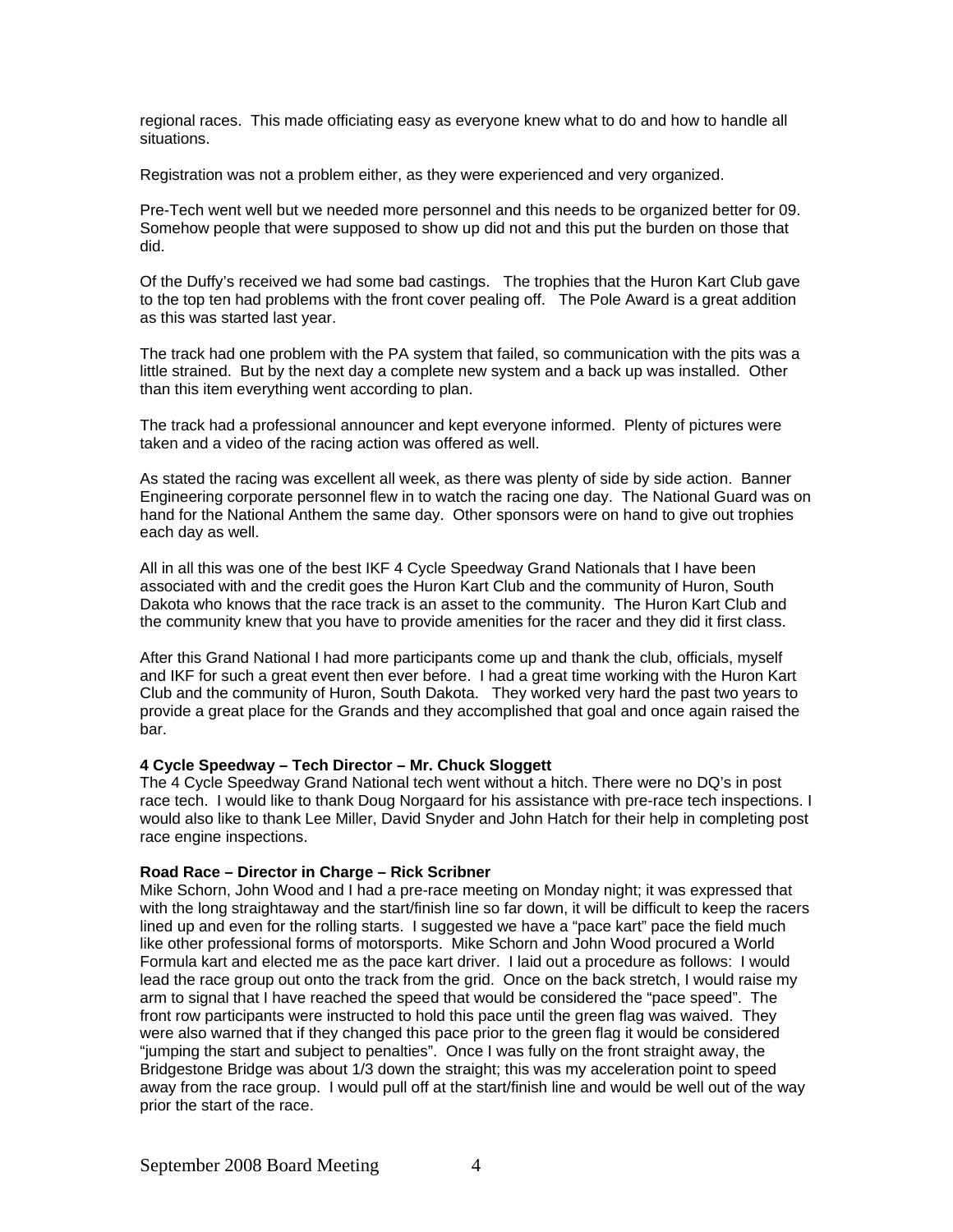#### Tuesday July 15, 2008

Tuesday was a paid practice day followed by a 4:00pm Pro Race. Practice was well organized and supervised. All SCCA corner workers were in place and in communication with John Wood, the Race Director. There was a couple of bumping incidents. When John Wood approached the offending drivers, they were already apologizing. It was good to know that they remembered my warning in the drivers meeting. The pro race was scheduled for a 4:00 pm start. This would be the first race using the "pace kart" procedure. It worked extremely well, as it was a good and fair start with a tightly grouped field. Based on the success of this start it was decided we would utilize the "pace kart" for all of the rolling starts for the remainder of the event.

#### Wednesday July 16, 2008

TAG Light and TAG Junior was the first race of the day. I explained the "pace kart" procedure to the first two rows (four drivers). They acknowledged to me that they understood the procedure. As I pulled low after the Bridgestone Bridge, the entire field passed me like I was standing still. I talked to the pole sitter after the race and asked him what part of "do not accelerate until you see the green flag" did he not understand. The very young TAG Light driver just looked at me and said "all of it". John Wood and I decided there would be no penalty this time but we would change the "pace kart" procedure. I would stay in the center of the track until the point that I would turn off the track at the start/finish line.

There was a DQ in this same race, a competitor, that will go nameless as per Don Holmboe's request, used the WRONG slide in a Rotax Carburetor.

There was some confusion as to the finish line location. PIR has a painted black and white checkered line about 100 yards prior to the scoring loop which is located directly in front of the scoring tower. A competitor celebrated early at the painted line and was passed prior to the scoring loop and did not win the race like he thought.

#### Thursday July 17, 2008

In the drivers meeting, John Wood pointed out the rule book states in 110.5 "The finish line shall be located at scoring area."

There was a "cutting the track" black flag issued in race group three. The competitor was very angry about being taken out of the race, said he was only trying to catch up!!

David Koomjan filed a protest against Ray Bobo for rough driving. Incident said to have taken place in turn 1. Corner workers did not see the reported incident. I had inspected Mr. Koomjan's kart in tech and did not observe any damage nor did Mr. Koomjan point out any damage. Mr. Koomjan finished second and Mr. Bobo finished fourth. Protest was rejected.

A competitor in Race Group 1B was prevented from entering the track as per rule 306.6.6.4. His kart would not start until the race had begun and the entire field had completed one green flag lap. This rule might need clarification for the future.

Two other issues were called to my attention. A possible fuel issue, only one competitor reported so it was dismissed. A laydown driver was wearing fingerless gloves, rule for gloves is vague. Friday July 18, 2008

The last day!!! This day went really smooth. There was one bumping incident that resulted in a retaliation bump (FKE Karts) but both drivers responded well to warnings from the Race Director and raced clean in their second final. One kart in the laydown class did not have a transponder but was hand scored and won the Duffy.

#### Conclusion

Portland Karting Association, Mike and Cindy Schorn as well as John Wood did an excellent job of assembling a great crew, David Cole with ekartingnews.com was on site and filed daily reports to the e-karting web site and photographed a lot of the action as well as the close finishes. Chris Scribner was the announcer and called all the action over the PA system. Terry Ives, the Tech Director, assembled a well qualified crew of four helpers which allowed tech to progress in a timely manner. Thank you trophies were handed out to all the sponsors as well as a lot of door prizes raffled off to the racers. Wednesday night's appreciation barbeque was a great hit. The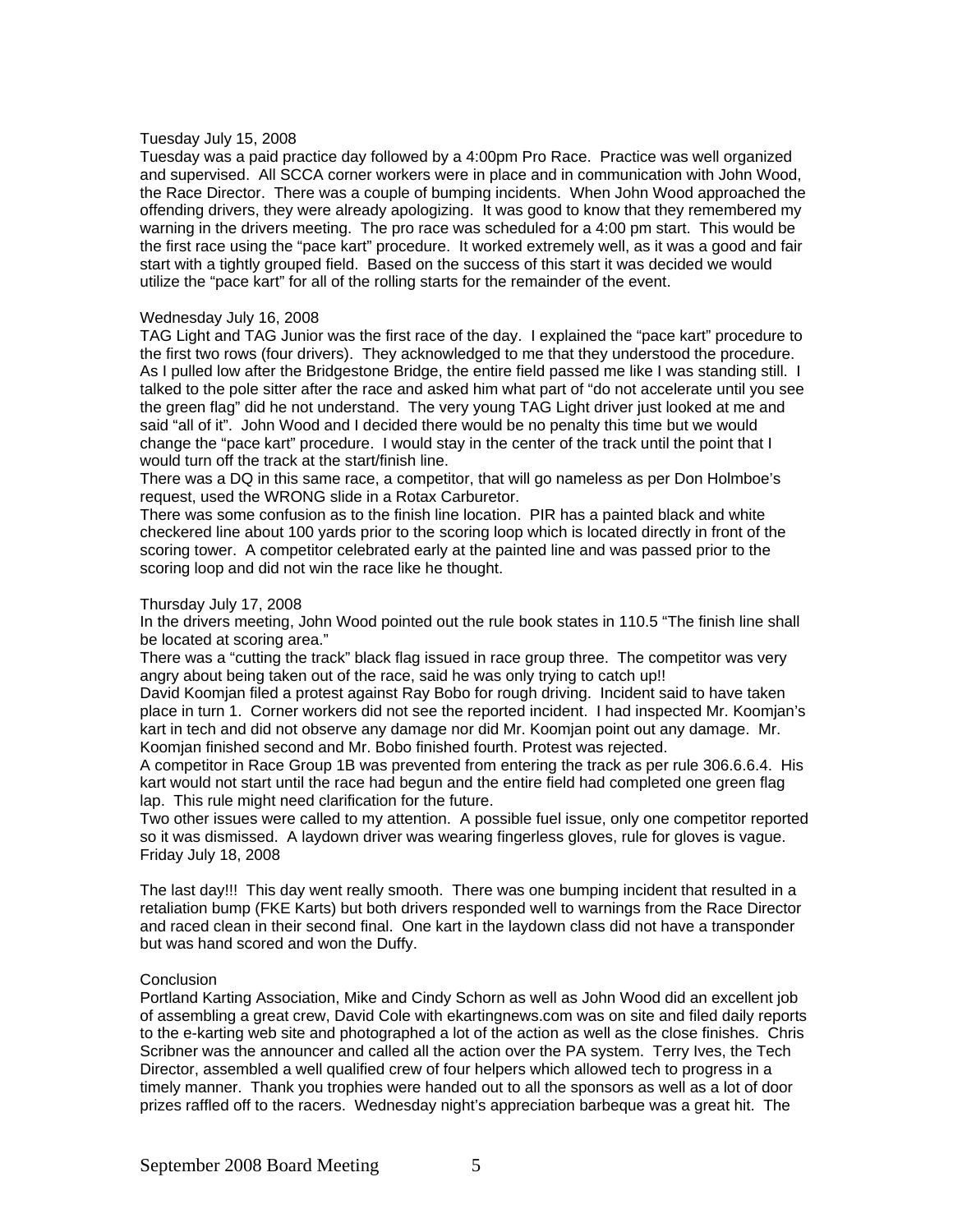race officials discovered that announcer Chris' margaritas were being served in the Scribner motor home nightly, so you can guess where they were every night. Every sponsor had a banner that was provided by Portland Karting Association prominently displayed along the front straightaway. There were NO RED FLAGS during the event as well as no ambulance rolls. The "No Punch Rule" did add some drivers to bring the three day total to 292 entries. The "Pace Kart" was a success as I received many thank you's, one Junior Rotax driver's dad thanked me for the best start he had ever seen, I do not know how may he had seen prior to this event but he at least liked the one I paced. This event was a success and a bench mark for future events to follow.

# **Road Race – Tech Director – Mr. Terry Ives**

Tech Personnel: Terry Ives, Mark Bray, Tristan Woods, Keith Delaney

Scales & Tech were in close proximity to each other and worked out well together. The host club had a well located tent so all personnel could get out of the weather and do their jobs. Results from scoring were prompt and on time with all issues taken care of in a timely manner. John Woods, the Race Director Scales, tech and race direction were handled very well with radios and overseen by Rick Scribner.

There were 3 Tech DQ's.

The host club – Mike Schorn and many volunteers made the 2008 Portland Road Race Grand Nationals a well run IKF National.

Hoegerl states that he thanked Terry Ives for being the Tech Director at the event. Maybe not quite as competitive as Sprint but it is very hard to find someone with tech ability to handle Sprint, Road Race, Shifter and TaG karts all in the same event. 4 Cycles also.

#### **2 Cycle Speedway/Speedway Midget – Director in Charge – Mr. Mike Schorn**

The 2008 IKF 2 Cycle Speedway Grand Nationals held at Delaware Speedway Delaware, Iowa was a returning experience for me and I was looking forward to the event. Upon first impression, the track was good and some improvements were made. All of the grass areas were freshly mown with adequate pit areas for the event. A larger water tank was added for tire clean up. The grid areas and tech areas were the same. An additional 2 PA speakers were added but unfortunately worked intermittently. A Sound person was called into the track and by the 2 last days the speakers were working. A gas station with a mini mart is next door with easy access from the major Highway. I was checked for credentials as I entered the facility as well as all of the other entrants.

Tents were set up for the pre tech and post tech areas. Spec fuel system worked well but could have used second pump for pumping fuel into racers tanks. The siphon pump worked well and was used to pump gas out of the karts and when the larger classes came up for fuel was used to pump gas in karts also to speed up the line.

Racing went well on Tuesday as the driving was good with minimum contact. I was impressed as well as others on how well the first day went. The surface was good and there were 2 grooves to race on. There were no memorable incidents on the first night.

Wednesday Track was good in good shape and we were hopeful for another good night of racing. We had issues with the JR 2 class as they ended up with only 4-6 laps of green flag racing. Several issues arose from that race and were addressed after the evenings racing was completed. The class was unable to get a good start after 3 tries and was then given a single file line up. Even the single file start took 2 tries to get started and then racing went to yellow after only one lap of racing.

The racers didn't pay attention to the flag persons nor the corner workers, in trying to get the line ups during the caution period and were burning up laps in a relatively quick pace not slowing down enough to read the line up board when it was presented on the track. After several attempts of the red flag was thrown and line ups were given. Some of the issue were persons causing the yellow flag were not penalized and unfortunately not all of the incidents were not witnessed by the officials. After many laps of yellow the race was red flagged and then the line ups were given.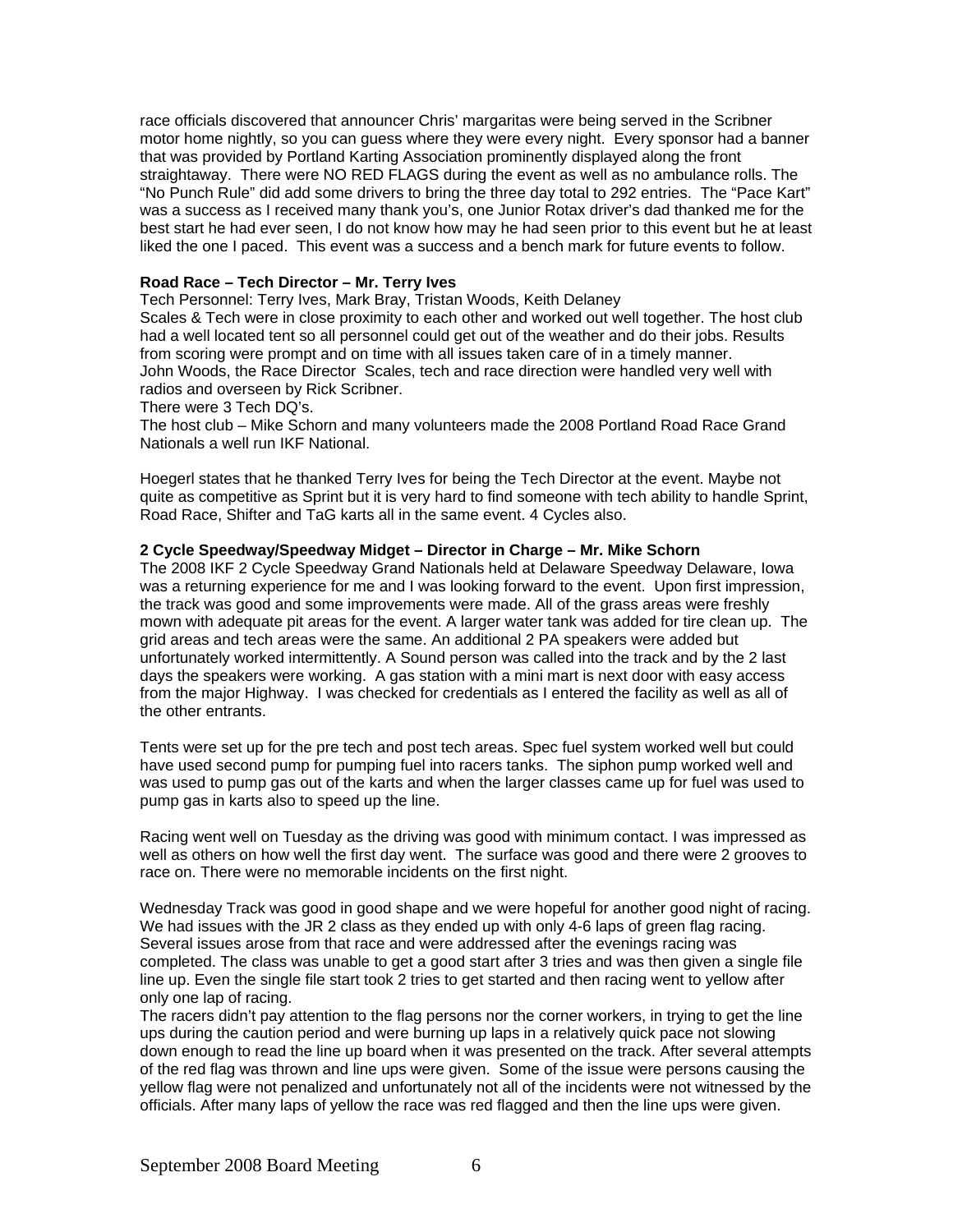Lesson learned is if a line up can't be given out or followed in a quick amount of time, red flag the race, get the lineups and give strong warning to the drivers and access penalties as per Section 407.9 allows.

Thursday started out to be a good day. The track was well prepared and the program was running well. Then the rain came in after all of the heats were completed. The rain only lasted for about a ½ hour but we were unable to continue for the evening. . It was general consensus that a double show should be ran on Friday, but unfortunately a curfew was in place and we couldn't run past midnight. After much discussion with officials and the racers, it was determined that the track will be prepped to start an hour earlier on Friday. The Thursday Mains will run on Friday and the Friday Jr classes will be ran as a normal show Friday after the Thursday mains were ran. Then finish the adult classes on Saturday, running a day show starting at 4:00 PM.

Friday was a good day and the rained out mains went as scheduled without incident. The JR. classes went well with the mains running Green, White, Checkered.

Saturdays classes and races went well. The track was a bit dry due to the daytime conditions but everyone adjusted and the racing was great.

The post tech crew assembled by Jack and Sharee Hoegerl was some of the best that I have seen. Any question would arise, all 4 inspectors along the Chief tech discussed and made the appropriate calls. While this is a repeat of last year, I can't emphasis enough on how well the post tech crew work with each other and get post tech done in a minimal amount of time.

Special Thanks goes to Sharee Hoegerl as she took care of the inventorying all of the spec pipes and headers for the whole event along with keeping the Director and Tech Directors fed every day.

Some thing that I observed that I was happy about is that most of the issues were handled by the Race Director and our biggest issue was the Junior 2 Class on Thursday evening. Other issues and/or complaints were discussed in a sane and professional manner.

However, it was observed that the track was struggling to have enough corner workers for the event.

The Pizza Party hosted by Delaware staff and its sponsors on Thursday and Friday were well received after the racing which included pizza and drinks for all contestants and pit crews. In addition, the Delaware crew passed fresh grown watermelon Thursday and Friday to the racers and spectators. This year the PKA Margarita cooler did make it to the event.

This years Race Director team of Jerry and Susie Janssen did a great job in keeping things flowing and handling the any issues that arose. Jerry had brought leaf blowers and the track surface was blown off after the heats and prior to the mains giving the racer a better race track and allowing several extra minutes of time for the racers to work on their karts.

All in all it was a good event with lots of great racing. The staff and crew did a great job and got along well with everyone. The concessions were clean and neat and the food was good. There were approximately 201 entries, up 27% from the 2007 IKF 2 Cycle Speedway Grand Nationals. While the facility is able to handle an event of 200-300 entries, several items will be needed to handle a larger event but I believe it could be done. Some of the items would be:

- 1. Larger post tech area and a backup or a second set of scales would be needed to ensure smooth flow off of the track after a race. This would be needed to keep the races flowing and on time.
- 2. A larger Pre Grid would be needed to facilitate at least 2 full grids.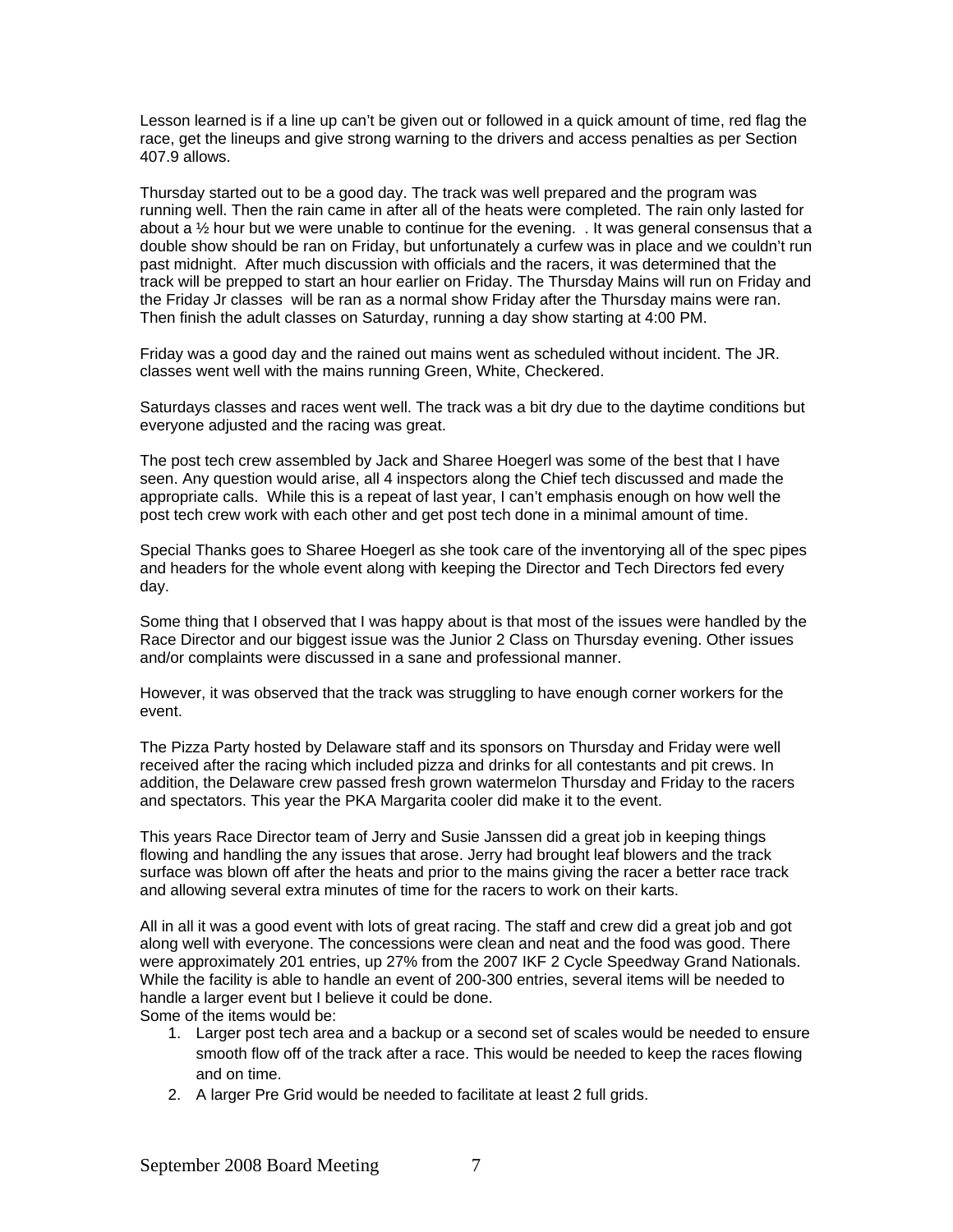- 3. The pit PA system will need to be upgraded to ensure all of the racers can hear the call ups for hot laps and races.
- 4. Scoring. There would be an absolute need to have at least 4 scorers for a larger event as the fields will be full. The chief scorer was on top of things throughout the event but it is tough job and there would be a need for additional help to ensure no errors.

# **2 Cycle Speedway/Speedway Midget – Tech Director – Mr. Jack Hoegerl**

The IKF 2-Cycle Speedway, Speedway Midget Grand Nationals were held July 28th thru August 2nd. The event was held at Delaware Speedway in Delaware Iowa Hosted by Tri County Karters, promoters Bill and Candice Rieken.

The Tech personal was George Clausen, Larry Killam, Tom Krause, with assistance from Mike Schorn and myself as Tech Director in charge. This was a well experienced crew. With just over 200 entries we only had two disqualifications. One was for piston inlet timing duration and a minimum cc requirement.

The fuel pump around system was used with the support of the competitors. A drive on digital scale was used throughout the event.

Box mufflers were provided by RLV. This increased entries and made Tech procedures easier. In the Yamaha Limited class the mufflers and headers were provided by Buller Built. This also increased entries for the event.

Mike Schorn headed up the Pre Tech inspection daily with the help of Dave Odean and Dennis the flagman. Two Champ Kart classes were run during the event. I would ask the Speedway Committee to review the 420 Section to incorporate the 400 Section safety rules into the Champ Section. One example of a needed safety rule is the need for a kill switch.

Several classes required the use of Burris tires only and in these classes a free set of tires were given away daily by a random drawing.

I believe this event went well on the Tech side of the event and wish to thank all those that made my job easier.

Discussion by Board of a kill switch on the Champ Karts.

# **2 Cycle Sprint – Director in Charge – Mr. Gary Richter**

2-Cycle Sprint Grand National July 30-August 3, 2008 Santa Maria, California

The Santa Maria Karting Association (SMKA) did an outstanding job in hosting this year's 2-Cycle Sprint Grand National for the most part. From the sign up people, food vendor, track side displays, exhibitions, through to the pump around fuel system, pre-printed practice and race day schedules, a very informative race packet with directions to restaurants, food stores, home centers, etc; it was obvious that a lot of pre-planning had been invested by the SMKA in this years event. Trash pick up and pumping of porta-a-potties occurred twice a day. The track, hot pit-grid, scale area, post race tech area and some of the pits where swept everyday with a mini street sweeper. The cooperation afforded me by the SMKA was outstanding. Frank Lowers and Rod Verlengiere both deserve a public thank you on behalf of the I.K.F.

The kart count increased from the prior year's just over 300 to 348.

One area I found troubling was during pre-tech 5 (3 kid-kart and 2 adults) entrants presented helmets that did not meet the requirements of rule. These 5 entrants or their parents were surprised to find out their helmets did not pass, using the statement I have been using this exact helmet at regional races all year. One driver even stating he had been using that exact same helmet for over 2 years. There seemed to be a high incidence of lack of safety wired steering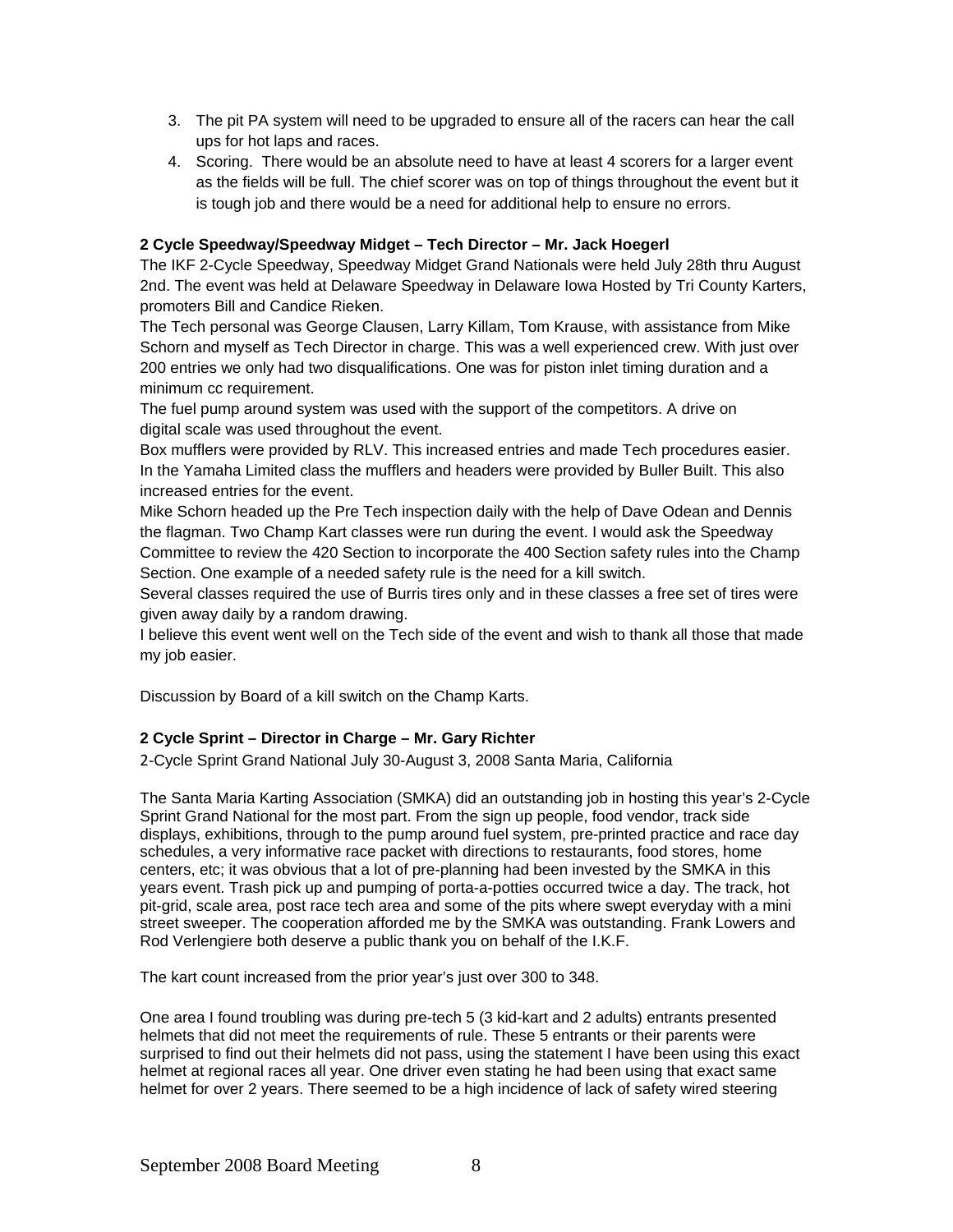components and lead weights. With one driver arguing endlessly that doubling nutted weights were legal.

After one person tried to enter the race requesting an on site waiver, which I rejected, all most all waivers granted for this race were instantly challenged by various parties. Even the fact that Cole Nelson was an Expert and did not need any punches was challenged, with the claim Cole won all his Duffies as Junior and not a Senior. From that point forward it seemed like everyone in the pits had their own interpretation of the rules and who should race and who should be disqualified. For example one parent could not understand how I let a kart with a very small chip-ding in the rear brake rotor pass pre-race tech and wanted the driver not only disqualified from the class they were racing, but from the entire event. There were other rules misunderstandings that would be too numerous to report.

On the official practice day, there were several instances of drivers practicing in the wrong raceclass group. When they were appropriately black flagged off the track, most argued vehemently they could not understand what the big deal was and they should have been allowed to continue.

John Motley, Tech Director in Charge, will cover the controversy of the fuel-oil ratio issues in the IKF TaG class in his report.

There were issues with the Starting stand and disagreement between the Starter and the Grid Marshall. Confusion to drivers and crews as to when they started their first lap of qualifying. Discussed the corner workers and blocking incident. Richter asked by Race Director to observe areas of track that he (RD) could not see. Race Director covers the issue of blocking at 3 drivers meetings and states that it will not be tolerated. Parents and crews arguing about rolled black flags.

Scoring crew was best he had ever worked with. Handled transponder problems, hand scoring and keeping the Flagman informed at all times. Scale person was not the same person every day and he had to deal with scale issues many times. Tire disposal was discussed at the opening drivers meeting but a huge amount of tires, even tires not used at IKF races, were left at the track. Rod Verlengiere did point out and wanted it publicly stated that he was concerned that the Kartel pit was going to have a huge mess; but when he returned to the track on the morning after the race, their pit area was left so clean you could not even tell they had ever been pitted where they were and wanted their excellent effort in the report.

Issues with quality of the Duffys. Bridgestone banners around the facility. Favorable comments on the attendance by IKF President, Bill Hilger.

Improvements recommended:

A.) I fully realize that the host organization of the IKF 2 Grand Nationals selects, arranges, and determines the course workers. On larger tracks there needs to be a requirement for an Assistant Race Director.

B.) The qualifications of the corner workers needs to be improved dramatically.

C.) With vacation scheduling and year round schooling, ending the race on a Sunday, put an undo burden on people who were required to drive long distances so they could return to work or be in school Monday morning.

D.) Though a Tech issue, and not within my scope of responsibility, the fuel-oil ratio needs to be addressed for Rotax engines if we expect them to race competitively at future 2-Cycle Grand Nationals in the IKF Tag Class.

E.) Keeping with the Green theme of unleaded fuel for 2009, proper tire disposal by competitors needs to be addressed in the rule book.

Hilger states that this was the first 2 Cycle Sprint Grand National event that he has attended and thanks Richter and John for educating him. Felt that the officials were put into some very difficult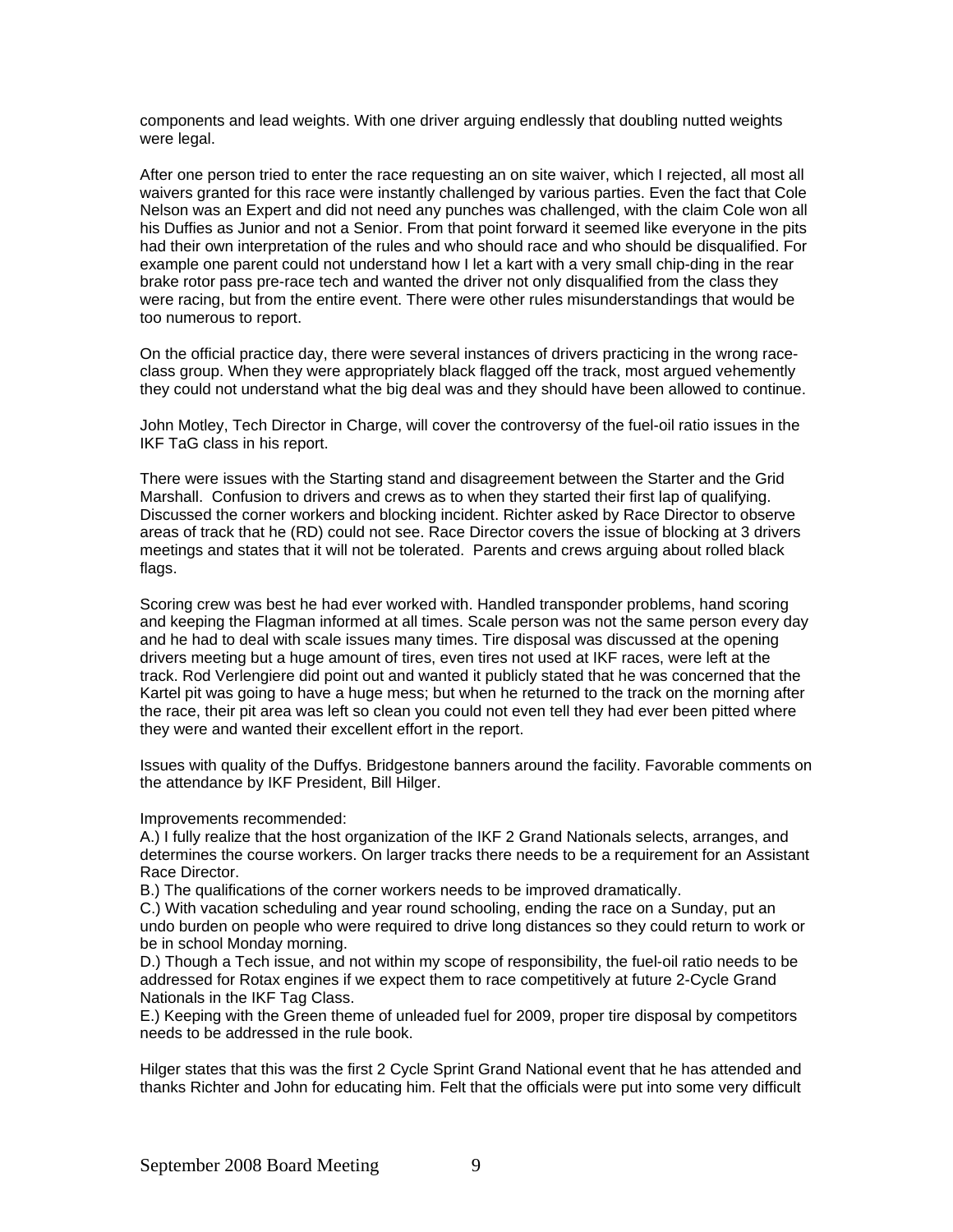situations with the competitors. Officials handled these situations well. States that he had a good time. Agreed with Richter's assessment of the corner workers. Thanks competitors for input.

# **2 Cycle Sprint – Tech Director – Mr. John Motley**

Overall this event was very successful as this type of event goes. SMKA is to be congratulated in running a first class show. I'll give individual credit later in the report.

The basic report of tech is simple; there were no questionable post–tech decisions.

Two cc disqualifications, one on HPV, one on Kid Karts.

One intake tract length disqualification - One airbox disqualification (rubbed hole in bottom)

One HPV clutch disqualification for non-Horstman branded disc and drum. Note that this requirement was in the 2008 RuleBook since last November and I reminded everyone about it at each drivers meeting.

One HPV end cap broken

Every Kid Kart was taken down to the crankshaft and at least the first two in every other class was torn down to that extent. Cranks, rotors and clutches were also weighed.

For several weeks prior to the event I had discussions with Frank Lowers (SMKA fuel person) and Rod regarding fuel, specifically pump around. Frank was insistent that we have it at the event and both Rod and I were concerned about the personnel requirements as well as having the proper pumps. About two weeks prior to the event I gave Frank an ultimatum:

- 1) Have sufficient personnel, with the same people there each day.
- 2) Have the correct pumps and the ability to move the barrels.

Frank did the above and simply stated, did the best job with the pump-around I have ever seen. Frank and his staff did an outstanding job. He certainly raised the bar on this process.

On Sunday I received a call at home, from Jim Masters regarding not having 98 octane fuels available for TAG entries. After calling Rod Verlengiere (SMKA go to person) I determined that no provision had been made to supply 98. Rod got on the problem first thing Monday, obtained 98 octane by the afternoon and solved the problem. At this point I mention that Rod had received a comment on Monday from Jim Masters that the oil was OK.

The only real tech problem of the event follows. On Thursday morning, just a few hours prior to TAG qualifying, a controversy erupted regarding the amount of oil to be used in Rotax engines. While some series (such as Region 7) do run a separate oil for Rotax this was never mentioned by anyone during the four days since the issue arose of the 98 octane. This issue affected 3 people, originally 4 but one of those (the eventual winner) chose to change to Leopard earlier in the week, explaining "the Rotax just won't get the job done". After reading and re-reading the Rulebook I verified that no provision existed in the National rules to accommodate a special Rotax fuel mix in TAG. The 675 Section does mention using the RMC (Rotax Max Challenge) rules, but that is just for engine rules. I also explained that the RMC rules specify 93 octane with synthetic oil and said if we adopted one standard we could be held to task for using Burris castor. In any event I did not allow a special mix, one competitor was refunded his money, one crashed out and one withdrew after running  $8<sup>th</sup>$ .

It is truly unfortunate that the issue did not surface until the day of the race. I feel that two things could have helped minimize the problem.

1) A printed information sheet given to each competitor at sign-in outlining thing such as this. I will include a sample at the end.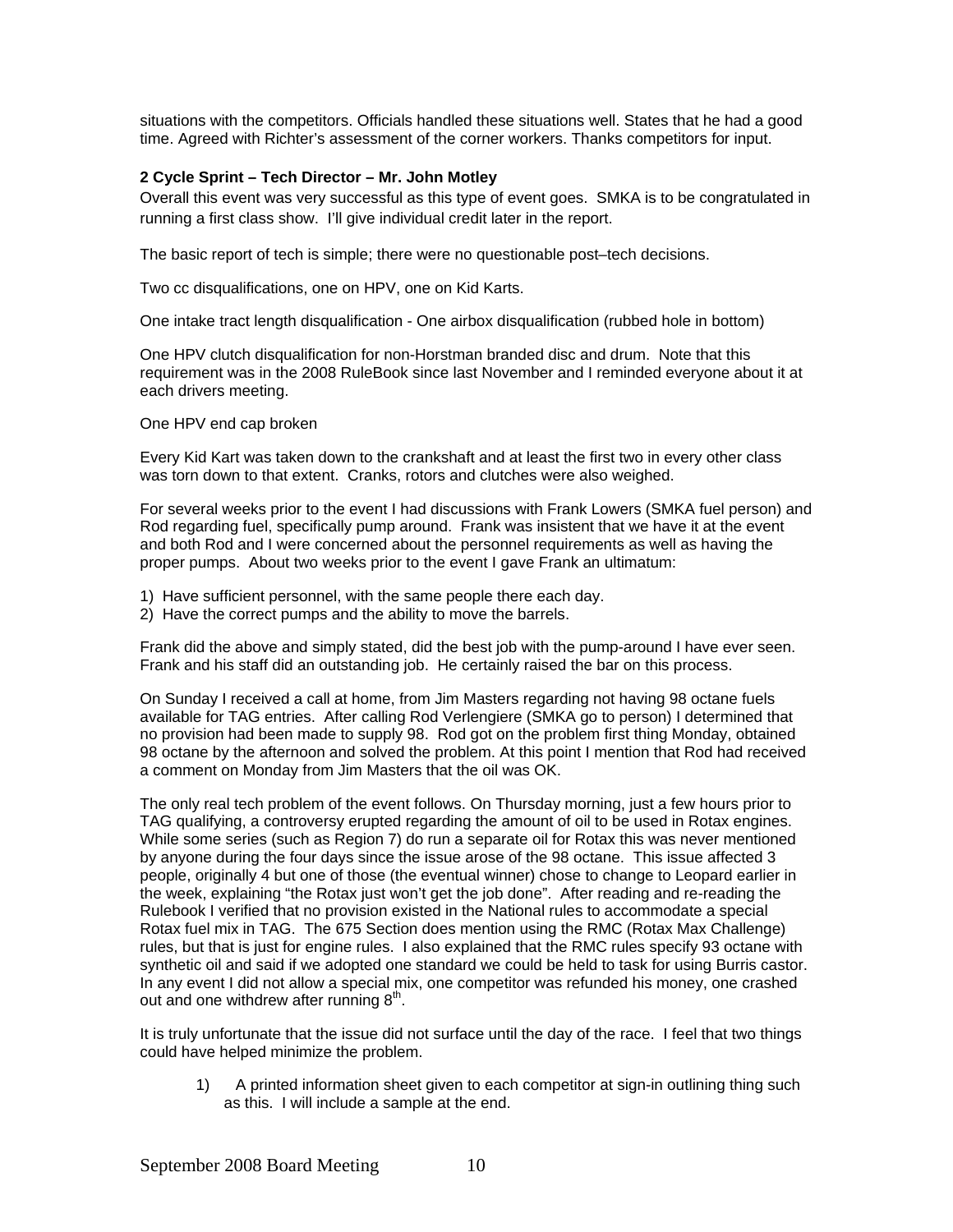2) Competitors verifying the spec fuel to be used at the event rather than assuming.

This pretty much concludes the tech portion of the report.

At this point I must comment on the outrageous behavior of Cory Pollock. After his name being called four times to determine attendance at the mandatory drivers meeting, he was placed at the back for the heat. A few minutes later he appeared, driving suit to his waist, jumped the fence and began yelling at Lloyd Mack the Race Director. He went away, came back and repeated his ranting. This continued to be repeated in front of a packed grandstand. I frankly am astonished that the only penalty employed was exclusion from racing. I honestly feel he should have been escorted off the property as his ranting did continue. I witnessed him verbally assaulting Gary Richter as well as other distasteful comments. So much for doing him a favor: granting a waiver and waiving the fee.

As well as Rod and Frank, other volunteers doing a great job as tech volunteers were Bruce Jackson, Ron Anzalone and Phil Rockwell. We did have some help from both Donnie Davis (TNR) and Josh Robertson (Pitts) but honestly, to do the level of tech expected of this caliber of event using engine builders in attendance is very difficult. They have their own customers to attend to and usually cannot get to tech until 4 or 5 o'clock. This is unacceptable. My recommendation is to require a minimum of 3 fulltime tech inspectors for this event.

Hoegerl asks for explanation of the pump around system. Personnel and equipment intensive states Motley. Used at Buttonwillow previously and worked well there also.

Dave Dimond asks if they do not use pump around, is there an enormous objection? Schorn replies that pump around at Delaware was really good; at McMinnville they used spec fuel. Everyone was checked coming off – used several tests. Dimond states that they now provide them with a can. Verlengiere states that the best fuel was used in 98/99/2000 when the IKF provided tanks. Hilger states the use of tanks now could be a liability problem.

Chris LaTorre states that this was his first time to attend an IKF Grand National event. Noticed an abundance of bad sportsmanship on the part of the racers; not a little bit, it seemed overwhelming. States that they get the same thing at his club, LAKC. They have been trying to crack down on this behavior; implementing some of the rules in the Rulebook, putting people on probation and holding people accountable. Feels that the bulk of the racers are kids. Parents and teenagers that want to fight it out with the little kids seeing this. Does not think that there are enough repercussions for bad behavior. St. Ours states that it stems back to dollar bills. There is so much pressure and everything is so escalated. Opinion that because of the stress and the money, a lot of folks may not and should not be out there because of the financial situation. Verlengiere states that we fail when we cater to the few individuals that are so out of line (Cannot pick up verbiage from the tape). States that St. Ours point is well taken. Chris LaTorre states that they are trying to bring people into the sport from the outside. Motley states that he was astounded that action was not taken right when it happened. Feels that it went on way too long and was way too tolerant. St. Ours feels that Chris's point is well taken. You can find it at more and more races and now it is at the club level. (Cannot pick up verbiage from the tape). Dimond states that it is happening at every race. St. Ours states that it is the same cast of characters. Feels that it is not always the parents, it is the kids. Dimond explains his go kart school. Believes that the clubs today, his operation, cultivates some of the behavior. Authoritative figures get a little bit of power. Feels that they have to serve as the example. Say to the parents that there are little children getting freaked out. Explains that it is about values. Already a lot of pressure with the economy. Hilger states that there is a difference between 4 cycle speedway and 2 cycle sprint. In 4 cycle speedway, there are more individual parents and kids that are racing. Sprint seems like Team A against Team B, with lines drawn. Verlengiere states that physical violence and attitude has migrated all the way up the coast. Motley states that this is not unique to karting. Rob Niles states that Region 7 is not recreational karting, it is high end, high competition, high dollar karting. Also pertains to clubs. Feels that people adept to the environment. Feels that they need to identify that there are different levels of the sport. Feels that it is structured by volunteers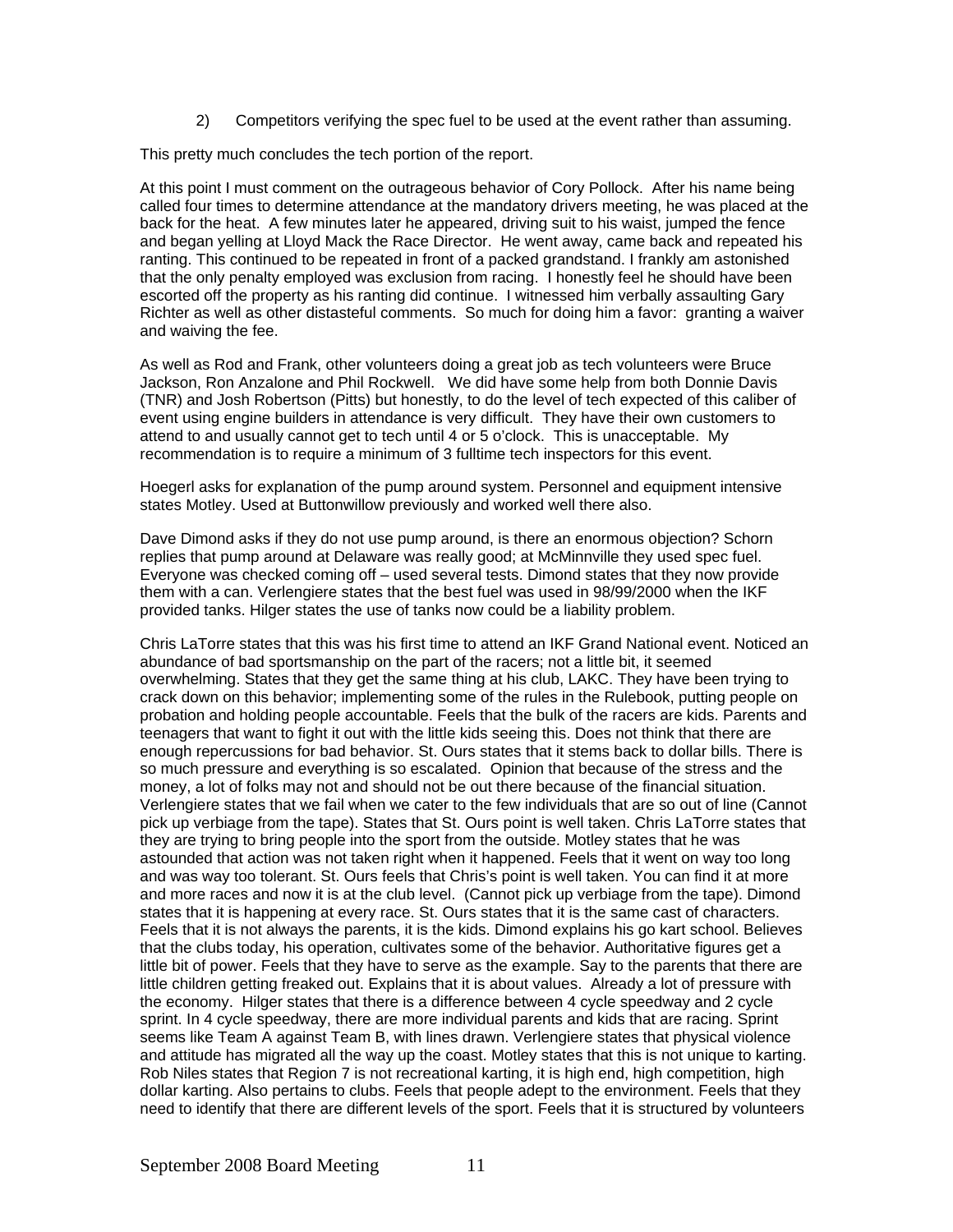and how much headache and stress is the volunteer going to take when they are there to help put the program on. Versus the guy who is getting paid a salary to deal with this. Scribner states that, on a national level, with a paid staff, situations are diffused quickly. Niles states that there were no issues at his Grand National because it was clear from the beginning how the event would be run. No outside influence and were aggressive. This is not a recreation karting program, has spun around to high level karting. Wants to see the sport grow. St. Ours wants to see it grow at the club level. Verlengiere states that the Region 7 clubs need to work together again. St. Ours agrees. Verlengiere states that the clubs drive the sport. St. Ours states that kart shops drive the sport. LaTorre asks how do they get the average guy involved in karting. St. Ours states that there are programs in the works. Motley states that he supports events in non traditional locations to expand the potential base and showcase karting to some who might not otherwise see it. There used to be street races. St. Ours states that the clubs need to do exhibitions at local car races. LaTorre states that they need to get to the indoor karting centers and tie in with that crowd. It is advertised directly to the average guy. Schorn states that they are working on this in his Region. Dimond states that every club is going after the same customers. States that there are customers out there and it needs to be a coop effort. Need to be pro active and work together to put people in seats. Schorn states that they have their club meetings at the indoor track.

Sharon Barros and Felton Stroud are introduced at the Meeting.

Don St. Ours left the Meeting.

# **Proposals**

#### **From Hilger**

Proposal 1: 104.6.1 Competition Age: IKF competition age is the highest age of a driver during the calendar year (January 1 thru December 31). Also a driver with an attained age of 15 may move to a competition age of 16.

Change to:

104.6.1 Competition Age: IKF competition age is the highest age of the driver during the calendar year (January 1 thru December 31).

104.6.1.1 Sprint and Road Race only: A driver with an attained age of 15 may move to a competition age of 16.

Reason for change: To eliminate the confusion on specifying the competition age rule, then having an exemption to the rule. This would apply to Speedway racing only.

Note: If approved, need to add to the beginning of the National classes where age is listed stating to refer to Section 104.6 for description of the age rule. Seconds: Verlengiere, Hoegerl

One response from membership. Hilger states that the Speedway Committee has no problem with the change. Need to add changes to Section 400. Lengthy discussion by Board.

Hilger to rewrite and submit to the Board for approval.

#### **From Scribner**

Proposal 2: Replace 201.6.1 to 201.6.3 to: 201.6 Rear Bumpers Full width rear bumpers will be required starting January 2010. Plastic CIK style or steel tube rear bumpers. **Minimum width: The bumper shall extend to at least the center of the rear tires. This was not part of the vote at the Meeting. Ok to add?** Maximum width: The ends of the bumper shall not extend beyond the outside of the rear tires, exception rain. Seconds: Motley, Schorn In Favor: Hoegerl, Holmboe, Motley, Richter, Schorn, Scribner, Verlengiere Absent: St. Ours Passed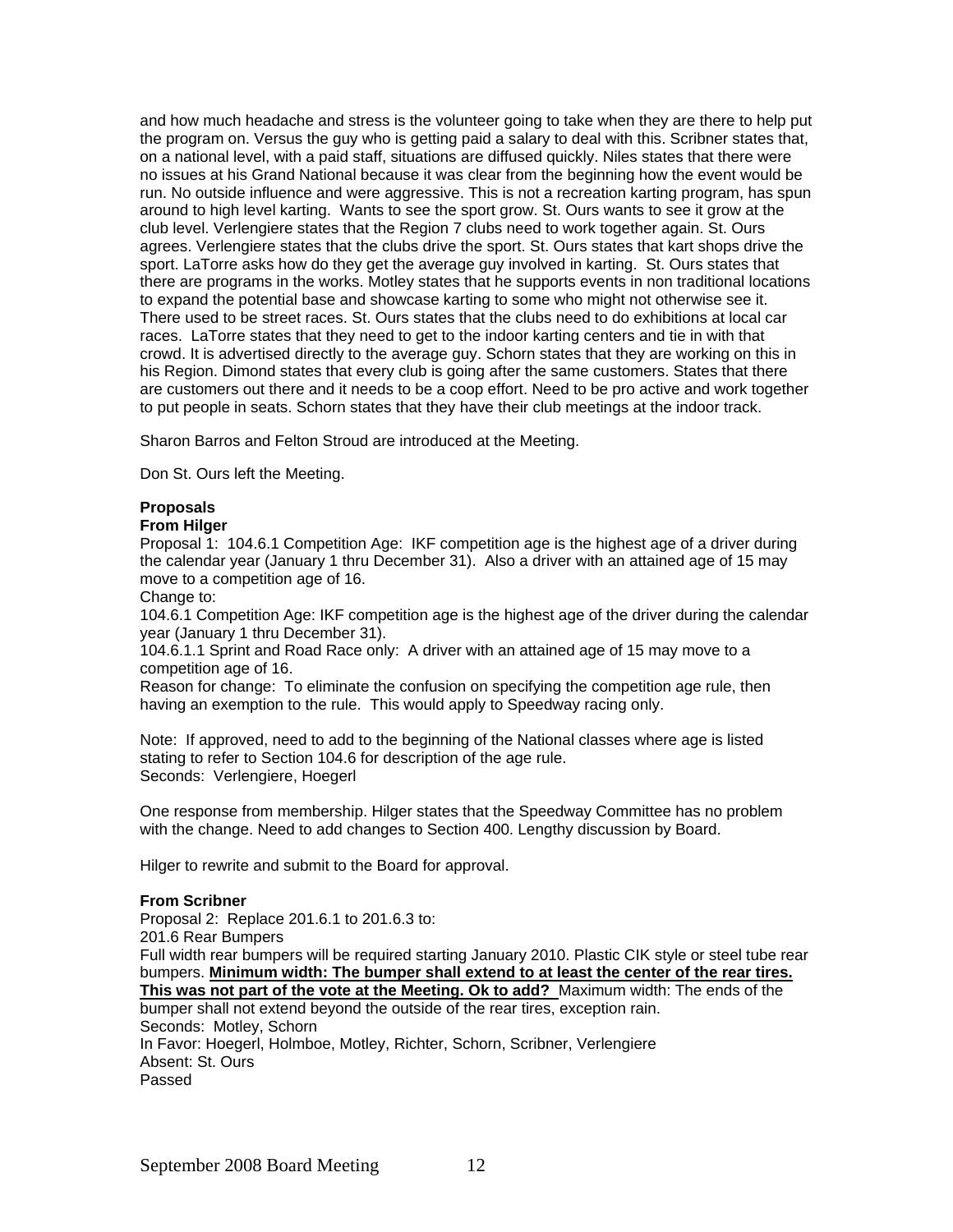Proposal 3: 207 Class # 4,5,6: Change IKF competition Age 12 to competition age 11. Seconds: Holmboe, Verlengiere No Action Taken - Failed

Proposal 4: Change 275.5.2 to read "age 13 to 15." Seconds: Motley, Verlengiere No Action Taken - Failed

#### **From Motley**

Proposal 5: Section 603 Add: In any class that has intake or exhaust restriction, any test deemed appropriate test to determine seal/crankcase integrity is permitted. Both pressure and vacuum tests may be used not exceeding 5PSI / 5inhg. The engine should not lose more than 1 PSI or 1 inhg within 60 seconds. Seconds: Schorn, Richter In Favor: Hoegerl, Holmboe, Motley, Richter, Schorn, Scribner, Verlengiere Absent: St. Ours Passed

Proposal 6: 620.53 Add: It is the intent of the clutch rules to ensure that the components are left stock. Grinding or machining to reduce contact areas on the fixed plate, lining or pressure plate is not allowed. Seconds: Scribner, Hoegerl In Favor: Hoegerl, Holmboe, Motley, Richter, Schorn, Scribner Absent: St. Ours, Verlengiere Passed

# **From Hoegerl**

Proposal 7: Add to page 87, Section 622 Comer K-80, 2008 Tech Book. Piston: Bottom ring must be left on piston. Piston and ring must be installed into cylinder and must not fall through cylinder under it's own weight. Rings to be of magnetic material and can not drop through cylinder, maximum end gap to be .040". Seconds: Verlengiere, Schorn Opposed: Hoegerl, Holmboe, Motley, Richter, Schorn, Scribner, Verlengiere Absent: St. Ours Failed

Sharon Barros asks the Board about Kid Kart bumpers. Richter states that they cannot make a decision today without looking at other manufacturer's go karts. Discussion about toes sticking up above the bumper. Was in the 2004 Rulebook. Former Board made the decision to make it the same dimensions as the adult kart. Sharon states that some are fabricating their own homemade solutions. Scribner asks if they need to change the dimension. Sharon was in contact with Mike from Grand Products because it directly affected his chassis. Sharon states that the rule is 7-3/4", which is identical to the adult kart. LaTorre says that the Emmick comes in at the right dimension. Motley says that they need to move ahead on this. Sharon states that WKA has no rule. Richter asks Motley what the disadvantage is of having no rule. Motley states that the rule has been in there since 2004 and he does not know why we cannot move along on this. Hilger says to send to the Committee for action.

#### **Participation Stats**

2 Cycle Speedway, 4 Cycle Speedway, Road Race and Shifter classes to remain the same for 2009. Hilger states that a proposal will be submitted for a new class structure for Speedway Pavement.

Motion by Schorn to remove the following 2 Cycle Sprint classes for 2009: Formula Y, Formula Y/C Heavy, Masters Formula Y/C.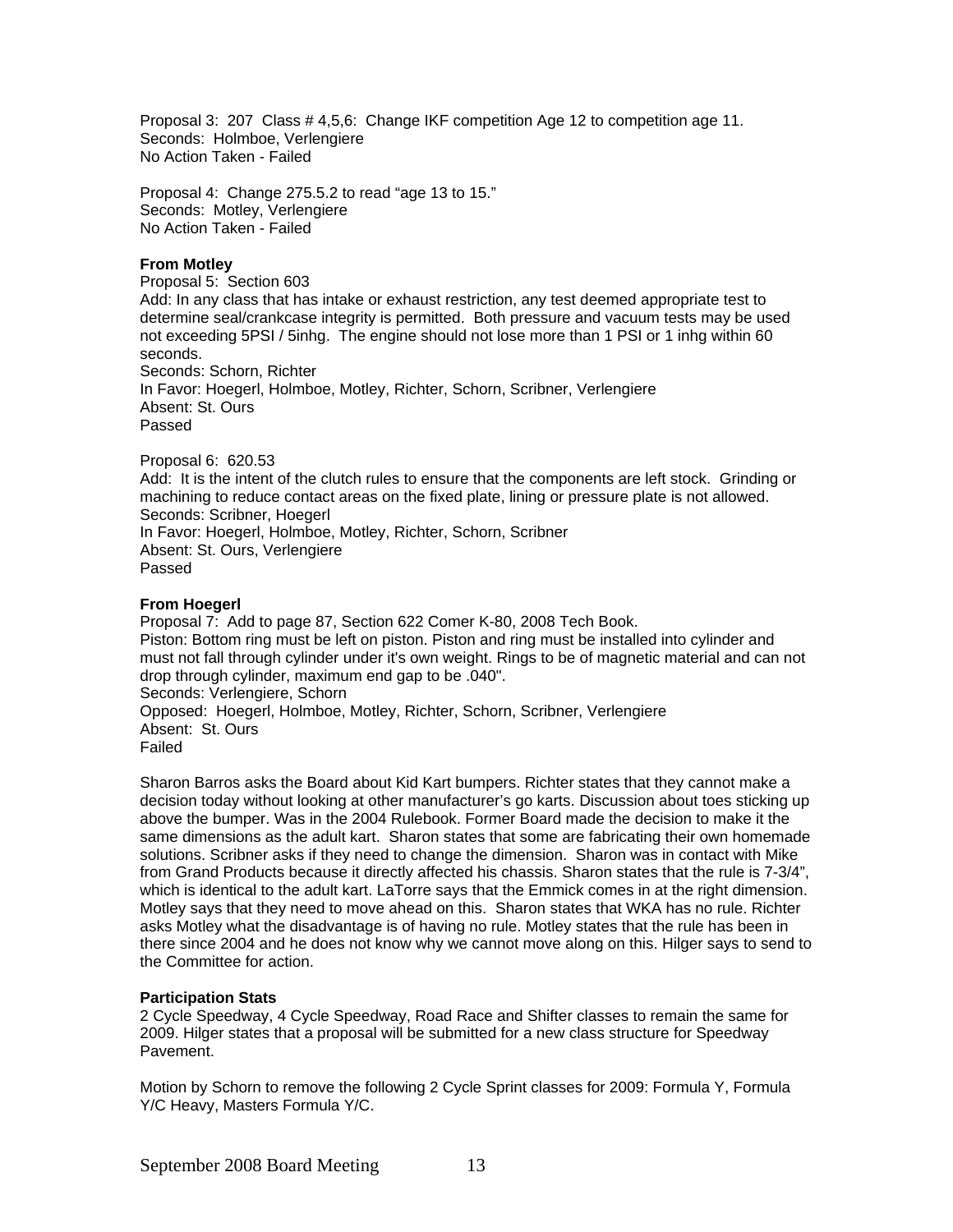Second by Verlengiere. In Favor: Hoegerl, Holmboe, Motley, Richter, Schorn, Scribner, Verlengiere Absent: St. Ours Passed

Motion by Schorn to remove the following 4 Cycle Sprint classes for 2009: Star, Junior I Briggs Animal. Add the following class for 2009: Junior I Briggs Gas Animal Medium at 250#. Second by Holmboe. In Favor: Hoegerl, Holmboe, Motley, Richter, Schorn, Scribner, Verlengiere Absent: St. Ours Passed

# **2009 Grand National Dates & Classes**

2 Cycle Sprint – Northern Nevada Kart Club – Reno NV – July 22-25, 2009 4 Cycle Sprint/Shifter – Shasta Kart Club – Redding CA – June 21-26, 2009 4 Cycle Speedway – I-20 Speedway – Winona TX – July 6-11, 2009

Hilger is in discussion with possible hosts for the 2 Cycle Speedway/Speedway Midget Grand National.

Motion by Schorn to accept the 2009 Grand National dates for 2 Cycle Sprint, 4 Cycle Sprint and 4 Cycle Speedway.

Second by Motley. In Favor: Hoegerl, Holmboe, Motley, Richter, Schorn, Scribner, Verlengiere Absent: St. Ours Passed

Hilger states that details will be forthcoming for the 2009 Road Race, 2 Cycle Speedway/Speedway Midget and Speedway Pavement Grand Nationals.

Motion by Schorn to add the following Local Option Classes for the 4 Cycle Speedway:

- a. Briggs Animal Super Heavy
- b. Open 4 Cycle.

Second by Motley.

In Favor: Hoegerl, Holmboe, Motley, Richter, Schorn, Scribner, Verlengiere Absent: St. Ours

Passed

Motion by Schorn to add the following Local Option Classes for the 4 Cycle Sprint/Shifter:

a. Formula 80/85 Limited Heavy

- b. Formula 80/85 Limited Masters
- c. Stock Moto 125 Light
- d. Stock Moto 125 Heavy
- e. Junior II Briggs World Formula Heavy @ 370#
- f. Briggs Gas Animal Heavy @t 340#.

Second by Motley.

In Favor: Hoegerl, Holmboe, Motley, Richter, Schorn, Scribner, Verlengiere Absent: St. Ours

Passed

Discussion by Board re: the following seven local option classes submitted for the 2 Cycle Sprint Grand National.

> Kid Kart Kid Kart Heavy Junior I Heavy Junior Super Sportsman Heavy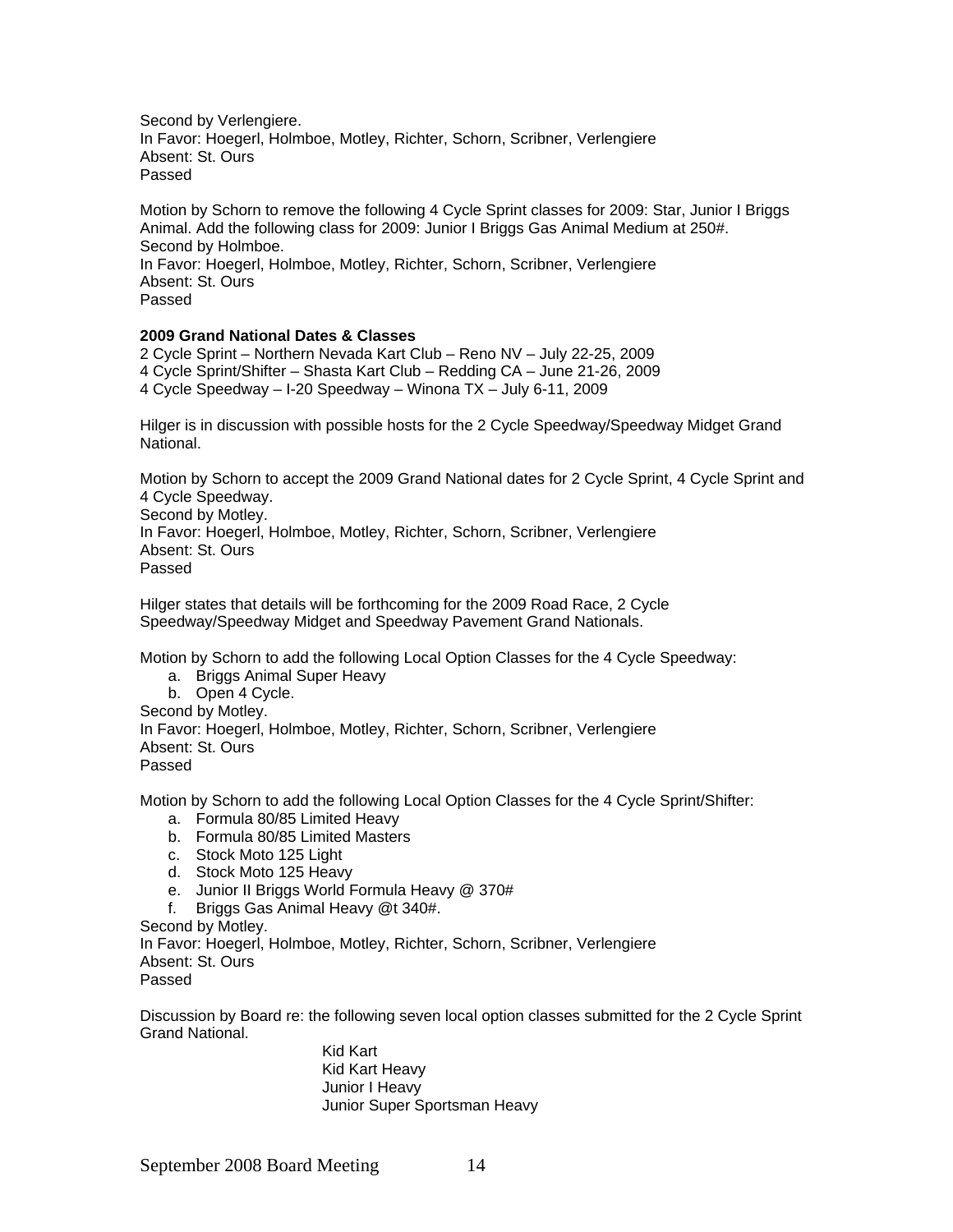TaG Cadet TaG Junior TaG Masters

Verlengiere states that they should add weight to the National classes, not add local option classes. Discussion by Board. Promoter needs to resubmit classes for approval by Board. Too many classes.

Troy Adams and Shirley Hilger join the Meeting.

Discussion by Board re: Kid Kart and Kid Kart Heavy classes as Sprint National classes. Motion by Verlengiere to add the Kid Kart and Kid Kart Heavy Classes as Sprint National Classes.

Motion rescinded by Verlengiere. Tabled until the Sunday Board Meeting.

#### **2010 Grand National Bids**

Bids have been received for the 2010 Grand Nationals (21 months away). The Board selected the tracks listed below to complete a Questionnaire, pursuant to Section 101.3.6. The Questionnaire must be completed and returned to the IKF Office by January 5, 2009. This Questionnaire will become part of their Grand National Agreement. An evaluation of the fee schedule for the Grand Nationals will be conducted in terms of price per entry per level of participation.

# **2 CYCLE SPRINT**

| Region 7 Willow Springs Kart Club     | <b>Willow Springs Kart Track</b> | <b>Willow Springs CA</b> |
|---------------------------------------|----------------------------------|--------------------------|
| Region 7 EP1K ProMotions              | CalSpeed/Temp Las Vegas          | Fontana/Las Vegas        |
| Region 6 Portland Karting Association | McMinnville Raceway              | McMinnville OR           |

# **4 CYCLE SPRINT**

|                                                                 | .                      |                |
|-----------------------------------------------------------------|------------------------|----------------|
| Region 6 Tri City Kart Club                                     | Horn Rapids Kart Track | Richland WA    |
| Region 7 Santa Maria Karting Association Santa Maria Kart Track |                        | Santa Maria CA |
|                                                                 |                        |                |

# **2 CYCLE SPEEDWAY/SPEEDWAY MIDGET**

| Region 5A South Dakota Kart Club** | University Plains Speedway      | <b>Brookings SD</b> |  |
|------------------------------------|---------------------------------|---------------------|--|
| <b>4 CYCLE SPEEDWAY</b>            |                                 |                     |  |
| Region 5A South Dakota Kart Club   | University Plains Speedway      | Brookings S.D.      |  |
| Region 5A Huron Kart Club          | <b>Rolling Thunder Speedway</b> | Huron S.D.          |  |

#### **ROAD RACE**

#### **SPEEDWAY PAVEMENT**

\*\*Wishes to combine the 2 Cycle & 4 Cycle Speedway Grand National

Motion by Verlengiere to accept the bids above for the 2010 Grand National. Second by Richter. In Favor: Hoegerl, Holmboe, Motley, Richter, Schorn, Scribner, Verlengiere Absent: St. Ours Passed

Motion by Verlengiere to reserve the right to award the Road Race, Shifter, and Speedway Pavement Grand National at some time in the future, at least a year in advance of the race. Second by Richter. .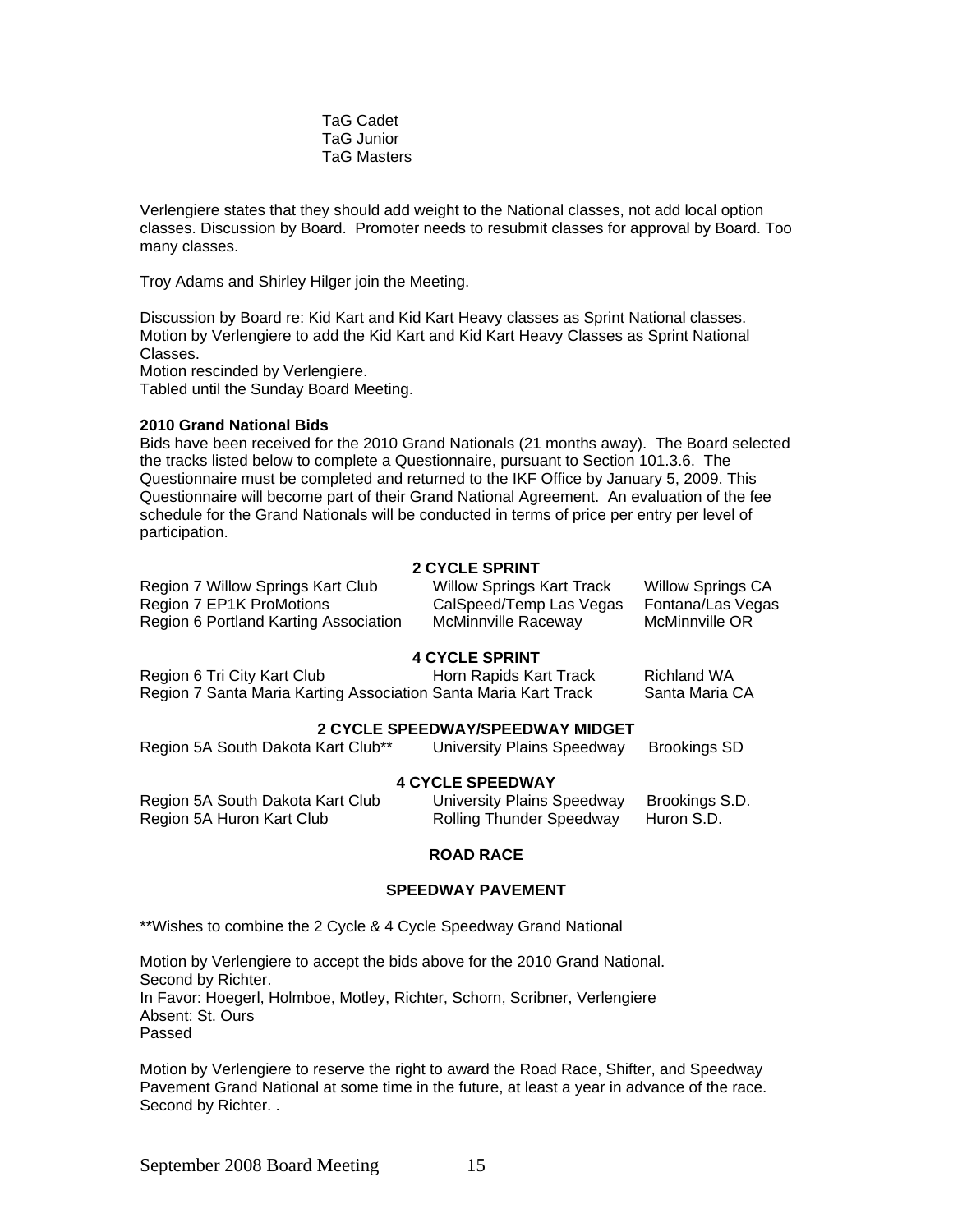In Favor: Hoegerl, Holmboe, Motley, Richter, Schorn, Scribner, Verlengiere Absent: St. Ours Passed

#### **IKF Governors, Coordinators and Committee Appointments**

National Coordinator: Rick Scribner Rule Book Coordinator: IKF Office Rule Text Editor: Open Track / Club / Promoter Relations: IKF Office Sprint Waiver Chairperson: Gary Richter Road Race Waiver Chairperson: Mike Schorn Speedway Waiver Chairperson: William Hilger

Region 1 Coordinator (Sprint): Joan Cressi

Region 3 Coordinator (Speedway): Andy Bear Wisconsin Governor: Mark Alton

Region 4A Coordinator (Speedway): Open Coordinator (Sprint): Jay Jacobellis New Mexico Governor: Jeff Miller

Region 4B Coordinator (Road Race): Jim McMillan Coordinator (Speedway): David Snyder Coordinator (Speedway Pavement): Francis Rougeou Louisiana Governor: Francis Rougeou Texas Governor: David Snyder

Region 5 Coordinator (Sprint/Spdwy Pavement/Spdwy): Sharee Hoegerl Iowa Governor: Corey Kemp

Region 5A Coordinator (Speedway): William Hilger Nebraska Governor: William Hilger Kansas Governor: Frank Merando South Dakota Governor: See Vote Below.

Region 6 Coordinator (Road Race): Open Coordinator (Sprint): Bill Hettick Idaho Governor: Larry Kurpiewski Oregon Governor: Ray Knight Washington Governor: Bob Thompson

Region 7 Coordinator (Sprint): Art Verlengiere Arizona Governor: Dan Maracle Hawaii Governor: Tim Hultquist South California Governor: Sharon Barros

Region 8

September 2008 Board Meeting 16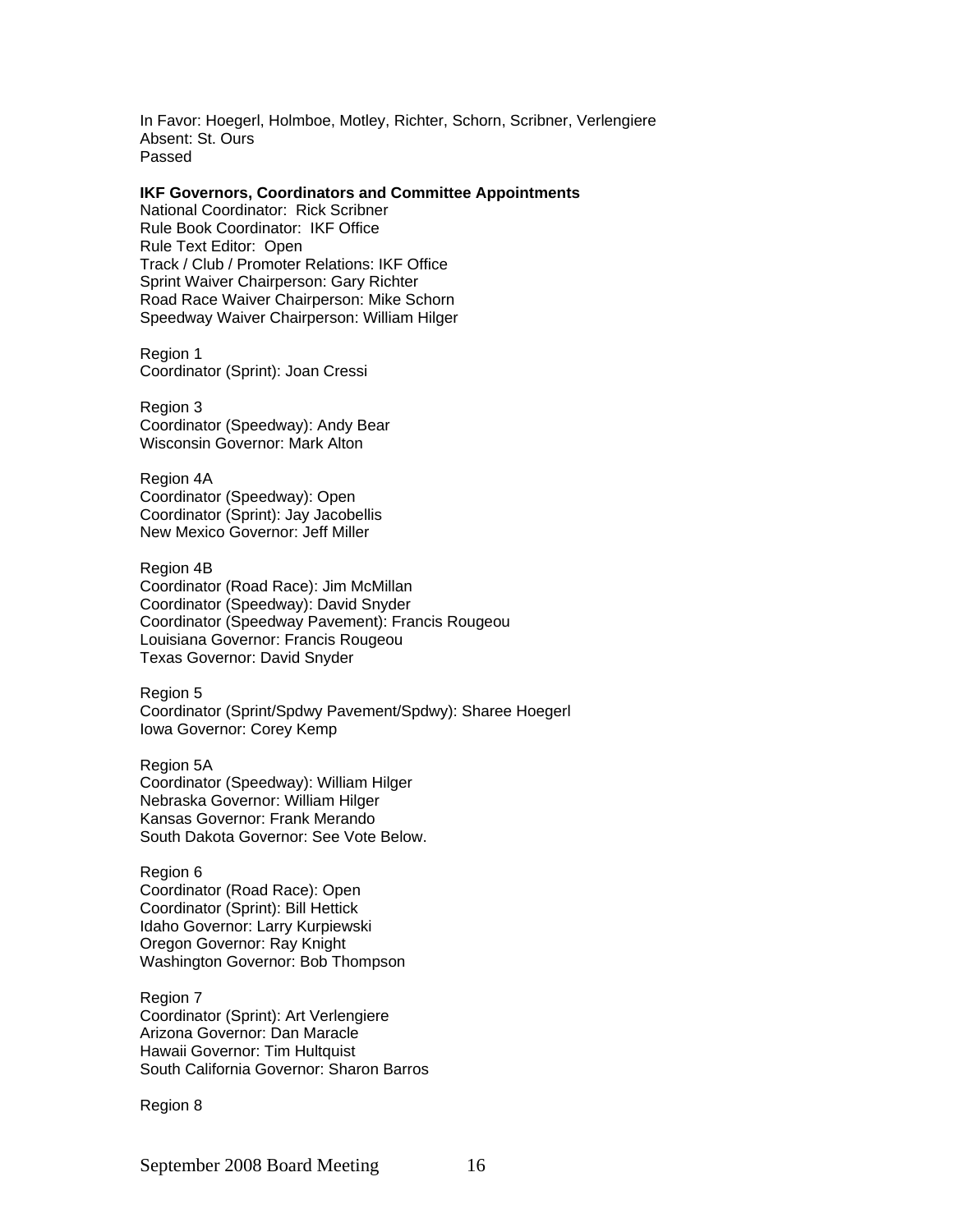Governor and Coordinator: Don Choquer

Region 10 Coordinator / Governor: Gabe Kadjy

Region 11 Coordinator (Sprint): Gary Richter Coordinator (Road Race): Roger Miller Northern California Governor: Roger Miller Northern Nevada Governor: Ed Dietrich

Motion by Schorn to accept these appointments. Second by Scribner. In Favor: Hoegerl, Holmboe, Motley, Richter, Schorn, Scribner, Verlengiere Absent: St. Ours Passed

Explanation by Felton Stroud re: responsibilities of the Rulebook Text Editor.

Motion by Richter to retain Loren Zomer as the South Dakota Governor. Second by Hoegerl. In Favor: Hoegerl, Holmboe, Motley, Richter, Schorn, Scribner, Verlengiere Absent: St. Ours Passed

#### **Advisory Committees**

National Tech Director 2-Cycle: Jack Hoegerl Committee: Lynn Haddock, Terry Ives, Ron Emmick, John Motley

National Tech Director 4-Cycle: Terry Nash Committee: TBD by Terry Nash

Shifter Tech Committee Chair: John Motley Committee: Terry Hegar, Don Holmboe

Road Race Committee Chairman: Don Holmboe Committee: Debbie Kuntze, Chris Hegar, Roger Miller

Sprint Committee Chairman: Gary Richter Committee: TBD by Gary Richter

Speedway Committee Chairman: Bill Hilger

> Committee: Andy Bear, Dan Koopman, Adam Mollenkopf, David Snyder, Ralph Woodard, Brad Swiggart Will add one later.

TaG Committee

Chairman: John Motley

Committee: Debbie Kuntze, Terry Nash, Rick Scribner Will add one later.

Motion by various Board Members to accept these appointments.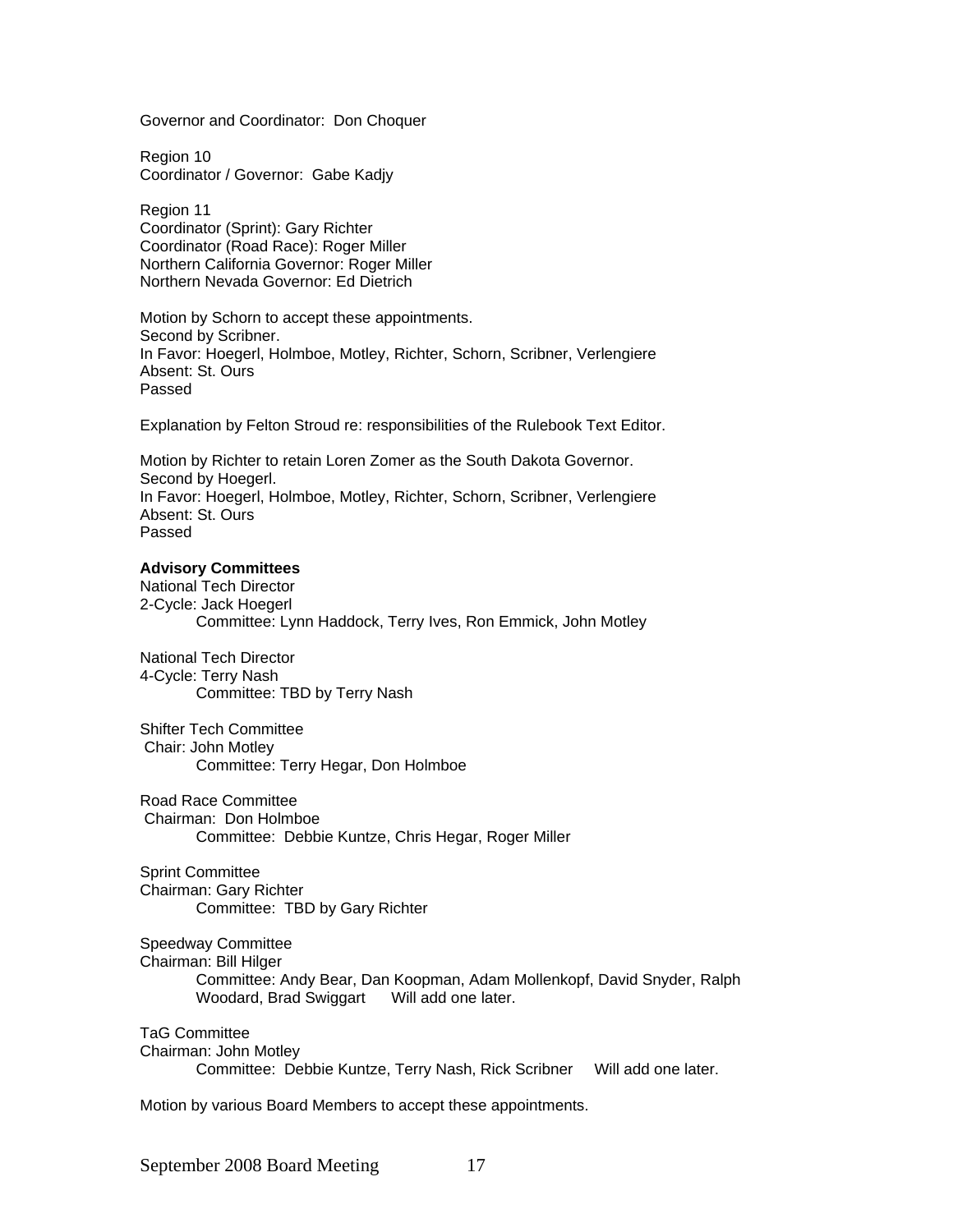Second by various Board Members. In Favor: Hoegerl, Holmboe, Motley, Richter, Schorn, Scribner, Verlengiere Absent: St. Ours Passed

Motion by Verlengiere to change 400 miles to 200 miles in Section 104.17.6. Second by Richter. In Favor: Hoegerl, Holmboe, Motley, Richter, Schorn, Scribner, Verlengiere Absent: St. Ours Passed

In Sprint, Hilger states that the bolts coming over on the CIK/FIA frames going to nylock versus drilled and pin. Motley states that all of the CIK approved karts, initially fastened on nylock nuts. When those karts are sent to the US, they either have special fasteners, are drilled, cotter pinned, safety wired and/or some other method. Many come from the factory that way; some of them do not. The ones that do not, the dealer typically has to drill. We are caught in a problem where we are combining two different sets of rules. Does not like the mixing of the two safety requirements. Does not think that there is any safety value one way or the other. Sees a tremendous value in keeping all of your nuts tight in the CIK as well as the US. Lengthy discussion by Board and members. Motley states that all pre tech items become post tech items. Motion by Motley to accept the safety requirement for fasteners for the CIK/FIA Sprint chassis, with actual wording to follow. Second by Richter. In Favor: Hoegerl, Holmboe, Motley, Richter, Schorn, Scribner, Verlengiere Absent: St. Ours

Passed

Sharon Barros asks the Board for clarification on items voted on earlier in the year to see what the status is primarily the pipes with the end caps. States that she contacted Horstman a couple of weeks before the Grand Nationals to ask them about availability on the welded end caps. She was told that, as far as they were concerned, it was not going to happen because the WKA had not adopted it. Motley gives update that Wednesday night the WKA did approve going to welded end caps. Motley says that they will probably move the deadline back to the Nationals of next year. She asks about more phase in time.

Sharon Barros asks about the Q pipe/Superbox cams. Motley states that they did testing on the Q pipe. That program is ready to be implemented. A proposal was put forth, which did not come from Horstman, to rather than manufacture another line of pipes, that we simply substitute the Horstman pipes in there, which would give increased performance for those classes and give us a pipe that is already designed, tech on it, pictures on it. Sharon asks if they will be putting HPV pipes on the Yamaha. Motley says that is correct. Absolutely untrue that Horstman manipulated us. This came as a result of a discussion between Motley and Verlengiere. Motley states that the point is that we would not be requiring a large number of our competitors to buy a new pipe. Sharon asks if there are any changes to the clutches and the pipe. Motley replies no, Richter agrees. Discussion by Motley, Richter and Sharon. Discussion of Yamaha classes.

Chris LaTorre thanks Sharon Barros for inviting him to the Board Meeting. He thanks the Board for being so welcoming. States that some club Board members are not enthusiastic about hosting races because they feel that the time and effort does not equal the money. Some of the confusion added to that are the costs that they are not aware of. They set a budget and the reality is that there is a big difference from the contract, such as feeding the workers, putting up people in hotels, hire corner workers to be paid cash. Verlengiere states that they are not going to go anywhere near that stuff, that they are going to work out a contract with them and that will be the contract. LaTorre states that this has happened for three years. Asks who can they complain to? Verlengiere says that they could appeal to the Board. LaTorre says that he did not know that they could do that. They want to set a budget, be able to look at their budget, know what they would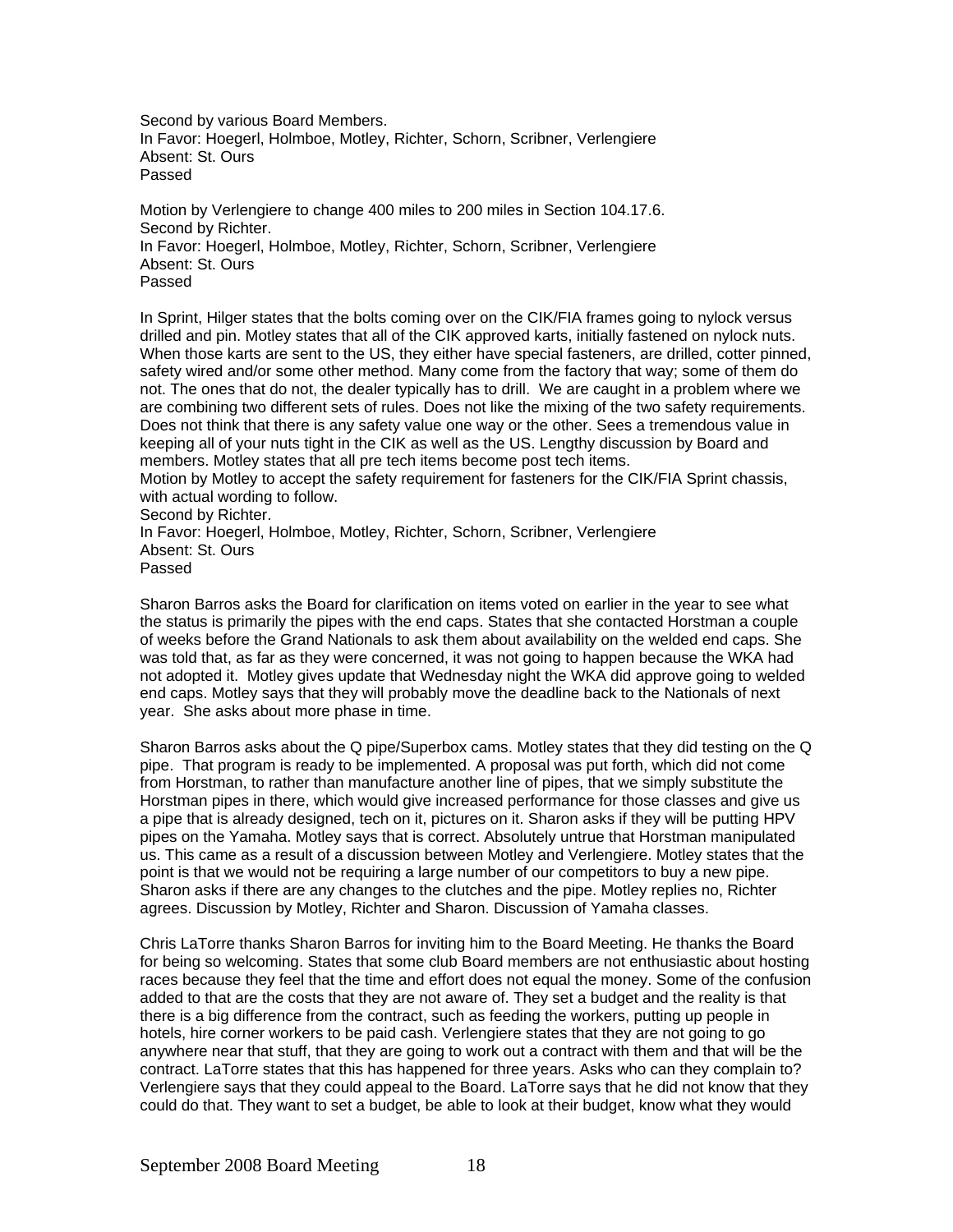spend. States that they did not want to have the Pro race. LAKC wants to host the best race. Schorn states that, in Region 6, the contracts are written by the coordinator and clubs together. Discusses expenses on trophies, no guidelines, no minimums to meet. Sharon Barros says that this is the product of Region 7 being run by one individual who chose to make all of the decisions. States that she has brought up in the last couple of years and it always seemed like it fell on deaf ears; they have allowed this to continue. They will now have a new coordinator and things will be done differently. States that LaTorre is correct. Said that Tri-C was not going to be allowed to hold their race where they wanted to. Verlengiere states that he has not heard these grievances. Sharon says that the Board has heard this before and not done anything. Verlengiere asks if there is a chance to keep their business. (Tape ended.) LaTorre says that they want a better contract. Sharon says that they can help write the contract, with fees spelled out. Holmboe apologizes to Sharon and LaTorre that these things were not taken care of. LaTorre assumed that this was status quo. LAKC became involved with IKF when they moved to CalSpeed. Has been good for the club. In regards to the race, they felt that it was not worth the time and effort as a volunteer. Scribner says that they want long term stability. So should all of the regions. Hilger says that it comes down to the volunteers that we have in certain positions, doing certain things, that they, as the Board, assume it going ok. Verlengiere states that we have policies and procedures approved by the Board in the Rulebook about how these regions are to be managed in the future. Scribner and Richter give example of Nor-Cal. LaTorre appreciates the Board's time. Board thanks LaTorre for him time and input.

Meeting adjourned at 5pm.

# **Sunday Open Meeting**

President Bill Hilger called the Sunday Open Meeting to order at 8:15am. Directors present at Roll Call were Bill Hilger, Jack Hoegerl, Don Holmboe, John Motley, Gary Richter, Mike Schorn, Rick Scribner, and Art Verlengiere. Don St. Ours was not present at Roll Call.

President Hilger welcomes the following members and guests in attendance: Felton Stroud, Ralph Woodard, and Janet Scribner.

# **Committee Reports**

2 Cycle Tech

Jack Hoegerl states that he talked to his Committee Members and there was nothing to add. He has a couple of corrections/clarifications for the new Rulebook.

Motion by Motley to remove the following from Section 617.14 Ignition: Right hand flywheel on straight shaft ignition timing is illegal. Right hand flywheel on straight shaft ignition has machined side only.

Second by Scribner. In Favor: Hoegerl, Holmboe, Motley, Richter, Schorn, Scribner, Verlengiere Absent: St. Ours Passed

Motion by Schorn to add to Section 623.4.2.1 Restricted Manifold for Walbro WA55B Carburetor Add to (b) The minimum length of the inlet track measured from the carb mounting surface (remove carb base gasket) to the cylinder bore diameter 2.600 minimum 2.700 maximum. Second by Motley. In Favor: Hoegerl, Holmboe, Motley, Richter, Schorn, Scribner, Verlengiere Absent: St. Ours

Passed

Verlengiere requests to make the 2<sup>nd</sup> ring on the HPV motor non tech . States that he will make it a local option rule for Region 7. Hoegerl requests that this be addressed after the Lunch Break. Discussion by Board.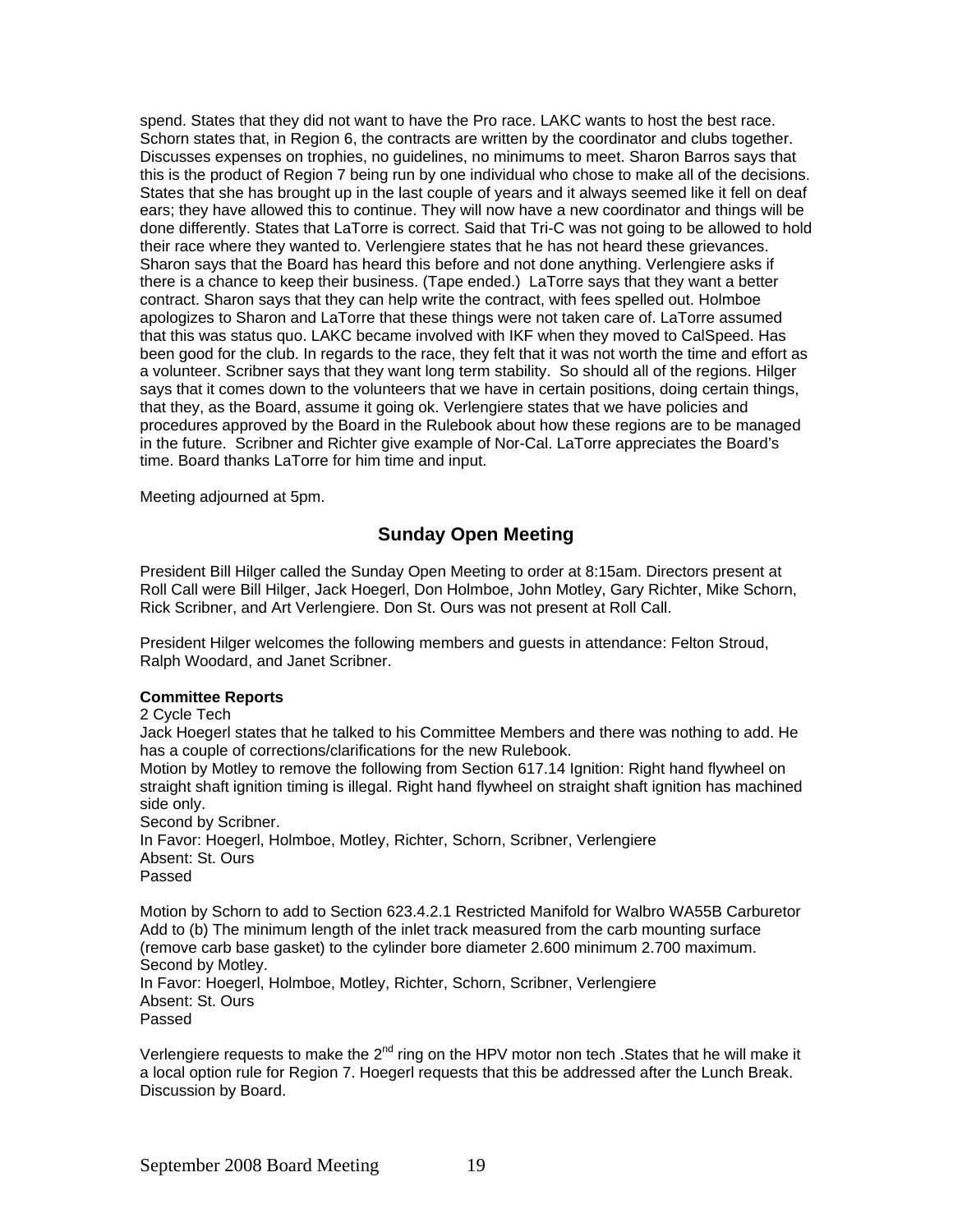Verlengiere states that another issue that the Board will need to deal with is the cutting and shaving of Sprint tires. Suggests voucher system. Verlengiere asks for a statement that we don't have a solution today, don't buy any equipment because we are going to police it. Discussion by Board and Members present. Motley to work on statement.

Motley states that the problem with the Kid Kart class is that parents are way too involved.

4 Cycle Tech Syd White Recommended rule changes as follows: 700.2.25 in second sentence, Change "Briggs classes" to "Briggs flathead classes."

701.5 in first sentence, change 5000 ohms to **6000 ohms**.

701.5 add as third sentence: Two legged Animal coil without trigger between legs is legal.

701.8.4.2 change .059" to **.056"**.

At 705, 706, 709 replace all rules with: Please refer to 2008 IKF Competition Regulations and Technical Manual for these rules.

716.1 Delete: Stock kill switch ... it inoperable.

Add: 716.2.6 Wrapping the header with material to protect participants from heat is encouraged. For 2010 wrapping of header from just above flange to the point where header falls below top of rocker cover will be mandatory. Muffler may not be wrapped.

716.4 in first sentence, change Cart to Carb.

716.4 In second sentence, add, after "...non-tech items": with the exception of the fuel discharge nozzle height in the venturi. This is a tech item for height only. The end of the nozzle may be modified. The end of the nozzle may not protrude into the venturi area more than 0.060"

716.4 add second paragraph: Throttle cable housing and top of throttle slide are subject to inspection for combustible other foreign substances or on grid or pre grid. Light oil or grease on slide is allowed.

716.4.3 change to Venturi: Vertical dimension is **0.794**" No-Go, this measurement shall be made with the NO-GO held parallel to the bore of the carburetor. Horizontal dimension is **0.615**" NO-GO for top and bottom of venturi (widest part), and 0.602" NO-GO will be for the horizontal check for the narrowest part of venture, and this NO-GO may not enter slide area. No machining allowed.

716.4.4 change number to **.062**.

716.4.5 change number to **1.142**.

716.4.6 change 1.680 to **1.677** and 1.690 to **1.692**.

716.5.2 change .805 no go to .805" must go.

716.5.2 add as second paragraph: Fuel pump must be mounted on engine. Pulse line from crankcase to fuel pump not to exceed 15". Fuel pump pulse line must be standard 1/4" inch or smaller inside diameter fuel or braid reinforced plastic line. Single diaphragm type fuel pump only. No double or triple diaphragm pumps allowed.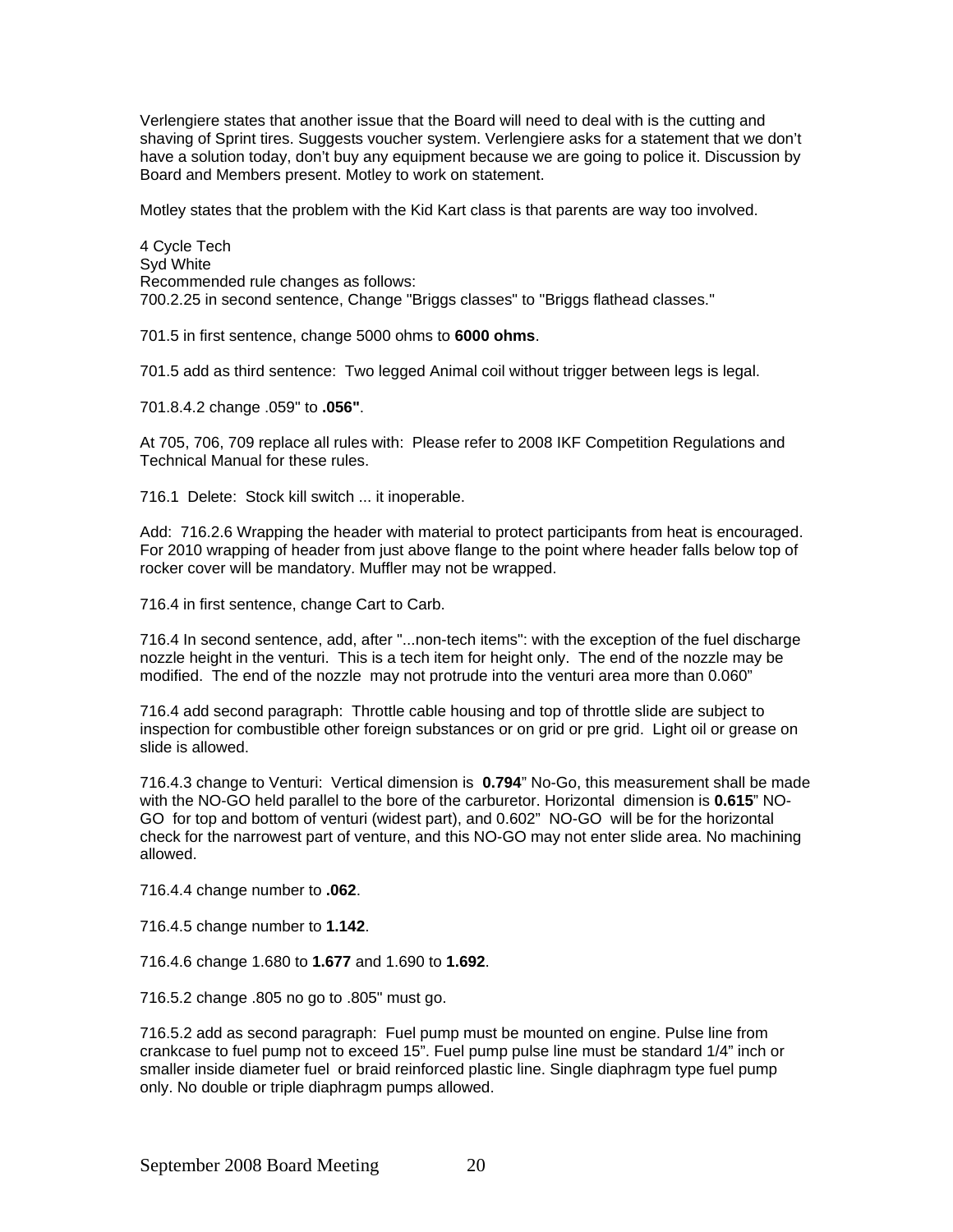716.6 add as second paragraph: Fuel line must be 1/4" inch or smaller id. Fuel lines must be run by the most direct route with no excess line. Fuel lines must be secured at all connecting points with approved fasteners such as safety wire or cable ties.

716.7.3 add as second sentence: However karts leaking fluid on to the track or following karts may be given the mechanical black flag and/or be penalized up to two position in the finishing order when violation is detected at the scale. Penalty to be determined by Race Director or his appointed representative.

716.8.1 add at end: no go.

 change first para to: Maximum valve lift of **0.252**" taken directly off the valve spring retainer at zero valve lash. With motor at TDC and both valves closed, place dial indicator on valve keeper then tighten ball rocker until you see indicator move 0.001" to 0.002" this will assure that all the lash is taken out of the valve. Set dial indicator to zero and then check lift. When checking the lift off the valve keeper the indicator must move parallel to the valve stem, not at an angle.

716.9 change second para to: All cam profile readings must be taken with zero valve lash and degree wheel at top dead center (TDC) of compression stroke by positive stop inserted through the spark plug hole.. Readings shall be measured from push rods. Set dial indicator at zero and do not reset during the profile process. Only stock factory camshaft cores from Briggs & Stratton are permitted, part numbers 555532 and 555584. Lobes may be ground, but not to exceed 0.870 base circle. Mechanical compression relief is non-tech. Camshaft lobes must remain flat and of original width.

716.10.1 Change all to: Diameter 0.590" **no go** to 0.610" **must go**.

716.11.2 Change all to: Length is **5.638** no go to **5.658** must go.

716.14.1 Change number to **.060**".

716.15 add at end: Studs must be installed as per the factory, 90 deg to the plate surface.

716.16 Valves: change all to: Stock valves only. Must be one angle. Valves may not be polished or lightened. If the valve is cleaned, no material may be removed from the valve. No alterations to surface finish or shape allowed. Tip of valve must be at 90 degrees to stem. Keeper groove location must remain stock.

716.16.1 change all to: 45 degrees face. Head diameter is 1.055" **no go** - 1.065" **must go**. Depth of dish in valve 0.099" - 0.119".

716.16.2 change all to: 45 degree face. Head diameter is 0.935" **no go** - .945" **must go**. Depth in dish in valve 0.084" - 0.104".

716.16.3 Change all to: Minimum intake and exhaust valve length 3.372" + or - 0.010".

716.17 Valve Springs: change all to: IMaximum valve spring length is 0.930" **no go**. Wire diameter is 0.103" to 0.107", measured in three places on spring. Inside diameter of spring 0.615" minimum, 0.635" maximum. **Must be identical in appearance to factory part and have 4 to 4.5 coils in stack.**

716.17.1 delete all.

716.18 delete all.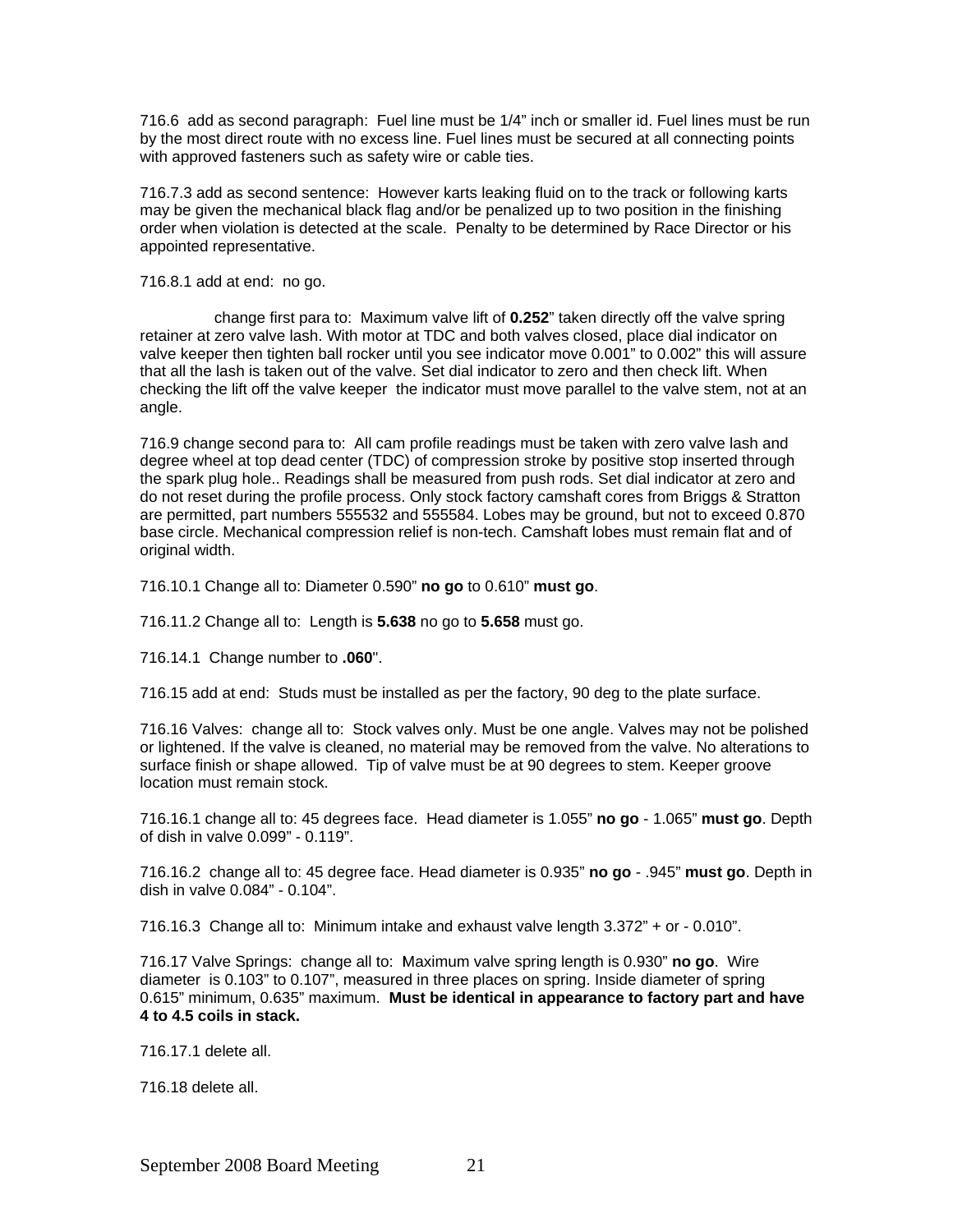716.18 Change all to: Valve Spring Retainers and Keepers: Stock as from the factory. Thickness of retainer lip must be **.055" to .075"**.

716.19 Change second sentence to: Heads with heat disperses are allowed.

716.20.1 change all to: Intake seat inside diameter, 0.966" must go - 0.972" no go.

716.20.2 change all to: Exhaust seat inside diameter, 0.8414" must go - 0.850" no go.

716.21 change all to: Ports: Must have stock configuration. No porting or modifications of any kind allowed. No machining of ports allowed, no sanding, buffing, bead blasting or alteration of surface finish or any port dimension. No de-burring anywhere inside intake or exhaust ports. Ports are to remain AS CAST.

716.21.1 paragrah 2 change all to: INTAKE PORT: 0.864" no go plug gauge cannot touch the valve guide of the intake port. 0.860" plug gage will be used as a visual check of the eyebrow area.This is not a no-go but a visual assist tool.

716.28.3 change second weight to 4 pounds **1** ounce.

Add 716.28.4: PVL flywheel with ring gear attached is legal.

716.31.1 Change all to: Head of lifter 0.820" **no go** - 0.860" **must go**.

716.31.2 Change all to: Length of lifter 1.515" **no go** - 1.525" **must go.** 

716.32 in the sixth sentence add after "Torx head or hex head rod bolts: (555654)

716.34 add as last sentence: Excessive gapping of rings is not allowed.

716.35 Add as second sentence: New style pistons with circlip on both sides is allowed.

716.35.2 change 1.768" to **1.762**.

716.36.2 change all to: Crankshaft journal diameter is **1.0983**" to **1.0991.** 

716.38 Change all to: Engine mounted dry clutch is mandatory.

#### **World Formula rule changes**

717.2.1 replace second sentence with: Wrapping the header with material to protect participants from heat is encouraged. For 2010 wrapping of header from just above flange to the welded on braces will be required. Do not wrap silencer.

717.2.1 add as next to last sentence: If a bolt or bolts are used to attach header, bolts must be drilled and wired around the header.

717.3 add at end of last sentence: If battery is on kart, it must be of sealed AGM, gel or dry cell design. Battery must be securely mounted to frame or floor pan, no mounting to bumpers or nerf bars.

717.5 add after 10 mm thread: 3/4" reach,

717.6 Replace all with: FUEL PUMP and LINES: Fuel pump must be Briggs & Stratton part 557033/808656. Pump must be pulsed from intake manifold only. Pump must not be altered from stock. Pulse line must be 1/4" only and must not exceed 15" in overall length. Fuel line must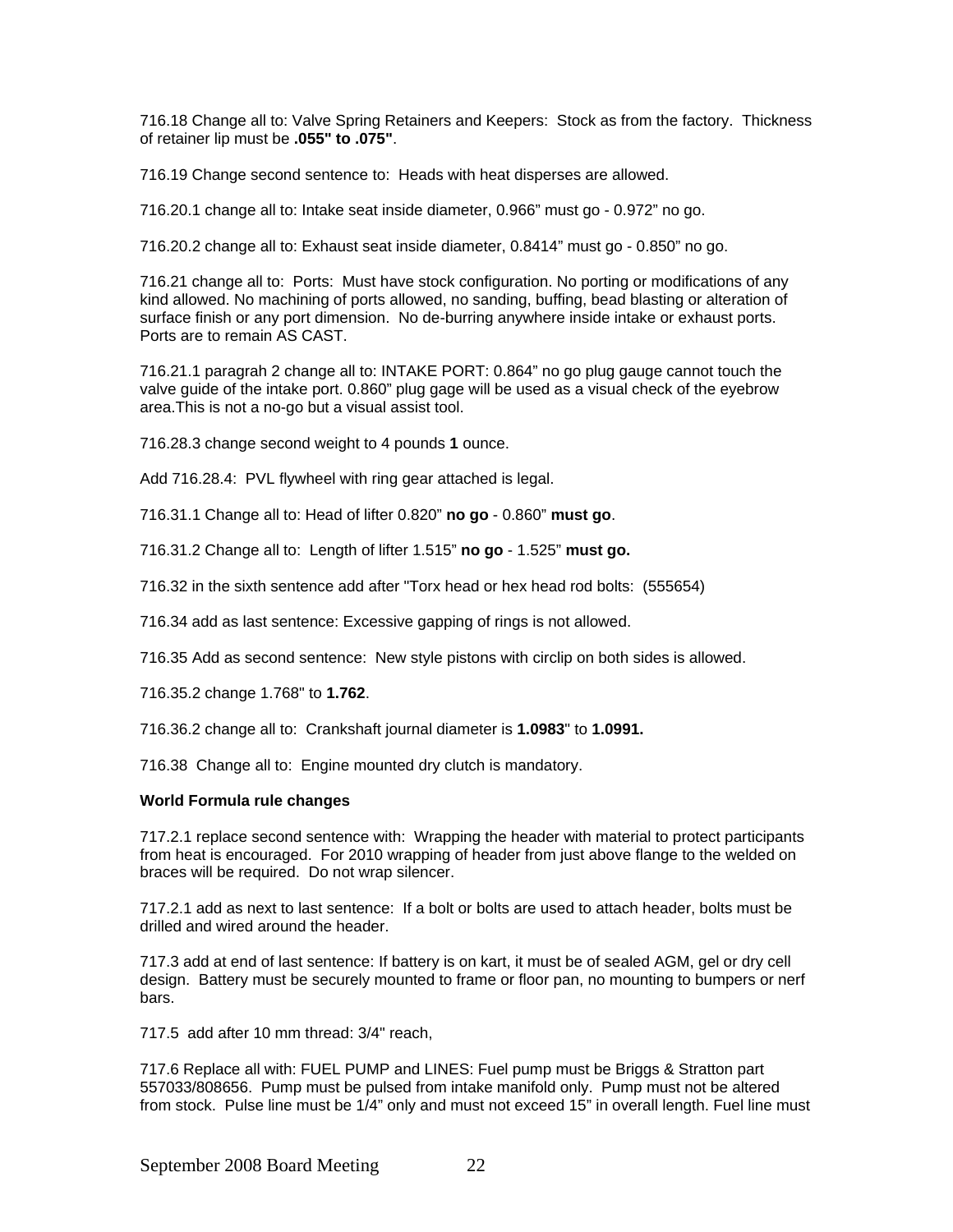be 1/4" only. NO oversized lines or fittings, fuel system parts must be connected by the most direct route possible.

 Fuel lines must be secured at all connecting points with approved fastener such as safety wire or cable ties. Fuel lines must be standard 1/4" or smaller. Return line from carb fuel inlet line back to tank is allowed.

717.10 change all to: Carburetor, Spacer, Manifold: Stock Walbro PZ Model 26 carburetor only, no alterations allowed. Stock, unaltered carburetor spacer only, Briggs & Stratton part 557130. Stock, unaltered intake manifold and pulse line only, part 557009.

717.10.2 Add as second sentence: Minimum Length: 1.310" measured from cutout to top of slide with dial caliper, or 1.309" no go tool.

717.10.4 add as second sentence: Maximum id is .0165" no go.

717.10.7 change all to: Idle air jet, left side, is .0495" no go. Main air jet, right side, is .0345" no go.

Add: 717.10.8 Brass fuel nozzle id is .1040" no go. Minimum length is .450".

717.12 Deck / Piston clearance: Change all to: Machining of deck surface is permitted. Hard carbon may be scraped from piston crown before measuring pop up. Piston pop up cannot exceed **0.025"** above block surface in the center of the piston. When measuring piston pop up, it should be accomplished with bar stock on a parallel with the piston wrist pin and, using a dial indicator, check the piston pop-up in this area.

717.16 replace "steel insert" with "heat disperser"

717.16.1 change all to: Rocker arms / Pushrods: Must be as produced. Rocker arm length must be **2.861"** minimum. Pushrod length is 5.638" **no go** to 5.656 **must go**. Pushrod diameter is .185" to .190".

717.16.3 add as last sentence: Hard carbon may be scraped off before measurement is made.

717.16.6.1 change all to: Intake valve seat diameter is .966" must go to .972" no go.

717.16.6.2 change all to: Exhaust valve seat diameter is .840" must go to .850" no go.

717.16.7.5 change all to: Intake and exhaust valve length is **3.372" + or - .010".** 

717.18.1 change all to: PVL flywheel: Plastic fan is required. Fan must be attached with 2 shoulder bolts. **Must have starter ring gear.** Minimum weight is **4 pounds 1 ounce.** 

717.19 change all to: Crankcase cover: One or two crankcase gaskets are required.

717.20.1 change numbers to .953" no go to .995" must go.

Add: 717.20.2 Length of lifters must be 1.515" to 1.525".

717.21.1 add at end: as measured with caliper at narrowest point on jaws.

717.23 change all to: Piston rings: Three rings mandatory. Top compression ring must have chamfer or "O" toward top of piston. Second scraper ring must be installed with inside chamfer down and "O" toward top of piston. Oil ring must be installed as from factory. Rings must be self supporting in the cylinder bore of the engine being inspected. Ends of ring must remain flat. Excessive end gapping of rings is not allowed. Maximum end gap of 0.050". Rings must conform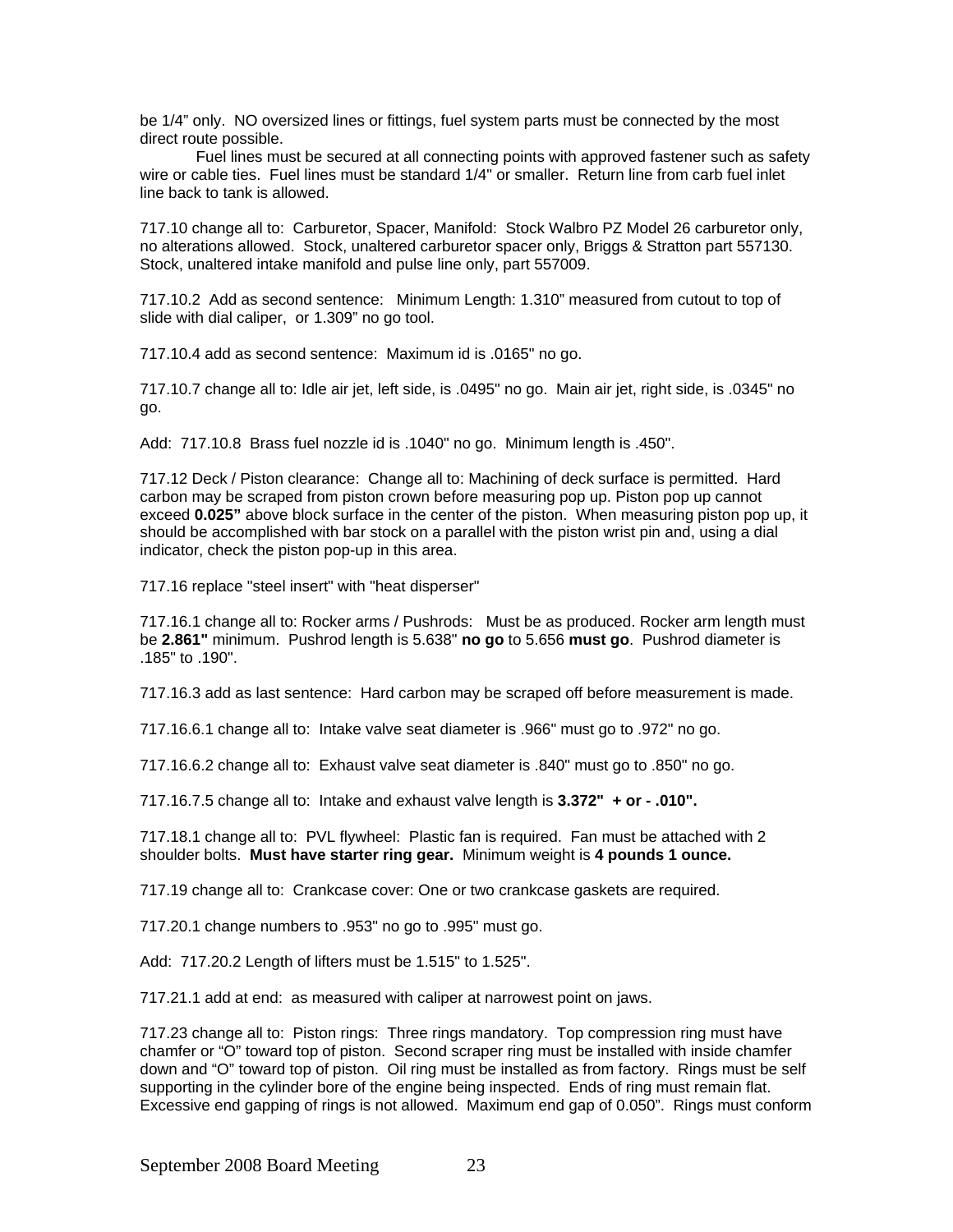to all listed factory specifications and be of stock configuration. Known, standards for piston/ring configurations are Briggs & Stratton factory approved parts. No alteration of rings allowed except lapping and end gapping. Rings must be in one piece when removed from block.

717.24 add at end: Arrow on piston must point to flywheel side.

717.24.4 Add as first sentence: On 1/1/10 this section will no longer be applicable, that is top of piston must not be altered.

717.25 add at end: Ceramic bearing are not allowed.

717.25.1 add at end: B&S part 555652.

717.25.2 change numbers to: 1.0983" - 1.0991"

Add: 717.27 Breather: Briggs and Stratton breather assembly 555688 from rocker cover to upper fill hole on crankcase cover is allowed. Aluminum tube may be replaced with a longer tube. Tube may be secured to rubber fittings with hose clamps, cable ties or double wire wrapping. Tube must be supported by bracket, any bracket allowed.

718.1 Add after...#34. no go .014", add after... #100, no go .040".

Motion by Holmboe to accept the 4 Cycle Tech items as submitted and amended by Syd White. Second by Scribner. In Favor: Hoegerl, Holmboe, Motley, Richter, Schorn, Scribner, Verlengiere Absent: St. Ours Passed

Motion by Schorn to change the following in Section 720 Briggs Animal Blue Wazoom Rules. Section 720.5 Fuel Pump Change to Inspect for one single fuel pump. Section 720.7.2.3 Change to Exhaust, as valve is opening, is to reach 52 degrees BBDC before .100" lift. Section 720.8.2 Change to Check for one head gasket. Gasket must be in stock configuration. Gasket material non tech. Second by Scribner. In Favor: Hoegerl, Holmboe, Motley, Richter, Schorn, Scribner, Verlengiere Absent: St. Ours Passed

Motion by Schorn to add the following to Section 200.1: The intent of our Sprint tire program is to provide stability, cost control and equality of competition for our members during the approval period, currently Bridgestone YHC during the years 2008-2009. No method of altering the tire is acceptable. This includes trimming, shaving or any chemical treatment. The IKF reserves the right to implement any test to determine conformance with this rule. Second by Scribner. In Favor: Hoegerl, Holmboe, Motley, Richter, Schorn, Scribner, Verlengiere Absent: St. Ours Passed

Discussion by Board re: cloned engines. At the request of our membership, the IKF Board has decided to do some independent testing on the clone 4 Cycle engine **with a budget of \$20,000.** Testing to be done with results available at the January 2009 Board Meeting. Testing is also being done on the Intech.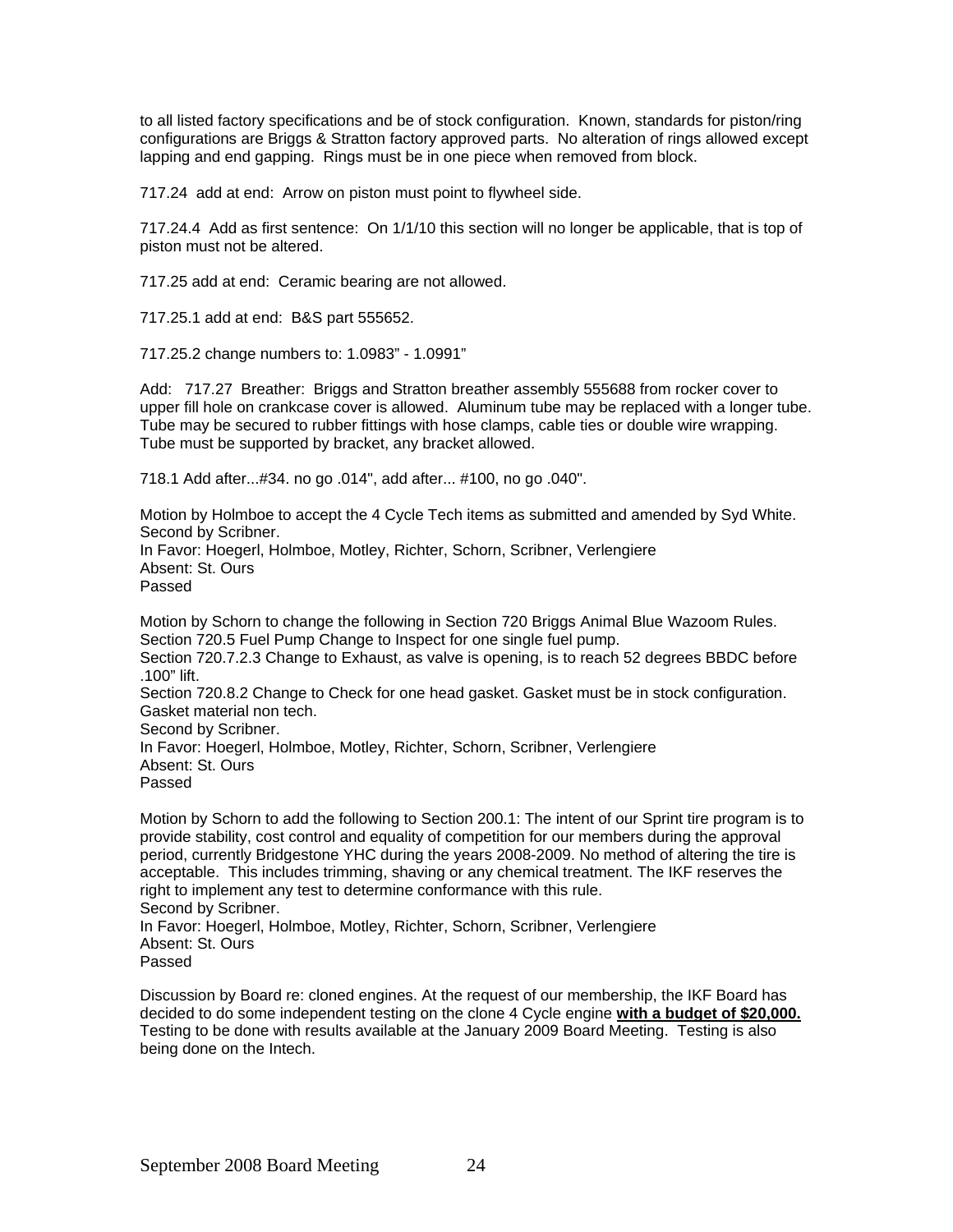Hoegerl asks about an animal engine cylinder head dimension issue from the tech seminar. Asks if it is addressed in Syd's tech items. Ralph Woodard says he thinks it is. Hoegerl states that when the numbers did not come out right, it was IKF's fault, not the manufacturer. Discussion by Board. Asked if change was made; reply was yes.

#### Shifter Tech Committee

I have had virtually no issues arise in IKF Shifter competition this year.

The only question that I recall was the controversy regarding 80cc airboxes. This needs to be clarified in the 2009 Rulebook and I will do so.

Since the overwhelming majority of 80cc racing occurs in Region 11 I suspect that many of the issues are handled there.

Since most IKF Shifter racing occurs in the Road Race arena and the rules were basically written by Region 6 and 11 Road Racers no questions seem to come from there either.

Most club-level racing probably simply uses SKUSA rules if they have a shifter program, that is what occurs at Buttonwillow, which is the closest track to me that has club shifter racing.

Only other issue was with the Nationals and has been resolved.

Scribner adds that he met with all of the Shifter drivers in Region 11. They insisted on taking a vote on the way that they wanted to run their air boxes; they let them vote on it and it was unanimous that they could run any air box as required in Section 603.1.4.1 and 603.1.4.2 and that is through the end of 2008. Verlengiere asks if they are forestalling dealing with the problem in his region. Putting it off for 4 months? Richter says three races. Verlengiere says that they do not want our rule; asks if that is correct. Scribner says that they are more concerned about making the change midseason. They wanted to do the change off season. They will go with the rules next year that John has clarified. John asks if that will be an issue; Scribner says no, until next year. Motley states that he is going to rewrite the whole thing and put a Shifter air box rule in. His intention is to write the rule as (cannot decipher the tape). Richter says that they have come up with a workable solution to get them through the next three races – is that a rub? Verlengiere states that at the first of the year, they will complain again. But you gave them 3 months. Discussion by Board.

# Speedway

Hilger states that they are redoing the Speedway Pavement division and will forward to Board upon completion for approval. Adopt a WKA rule on bodywork. Adopt the same language as WKA for the wolf plate. There is no rule to address a competitor losing his gas cap being taken off the track – will add language to allow this. Richter refers to Section 210.8.1 in Sprint. Suggesting for 2009 and mandatory in 2010 that the header pipe has to be wrapped. Verlengiere states that this will radically increase pipe breakage. Hilger states that the clutch guards are not protecting the clutch from the seat or the chain – will address this also.

# Road Race

Holmboe spoke to his Committee Members. Roger Miller comments that there are too many classes. Comments about airbox rule also. Discusses the 2009 RR GN; looked at Texas statistics. Verlengiere states that we currently have a well established program in Texas and we need to service our customers in Texas. Motley says to put the GN at the best place.

TaG

Since 2008 is the first year of a 3 year approval period for TAG engines I anticipated a lot of issues, fortunately with two exceptions I was wrong.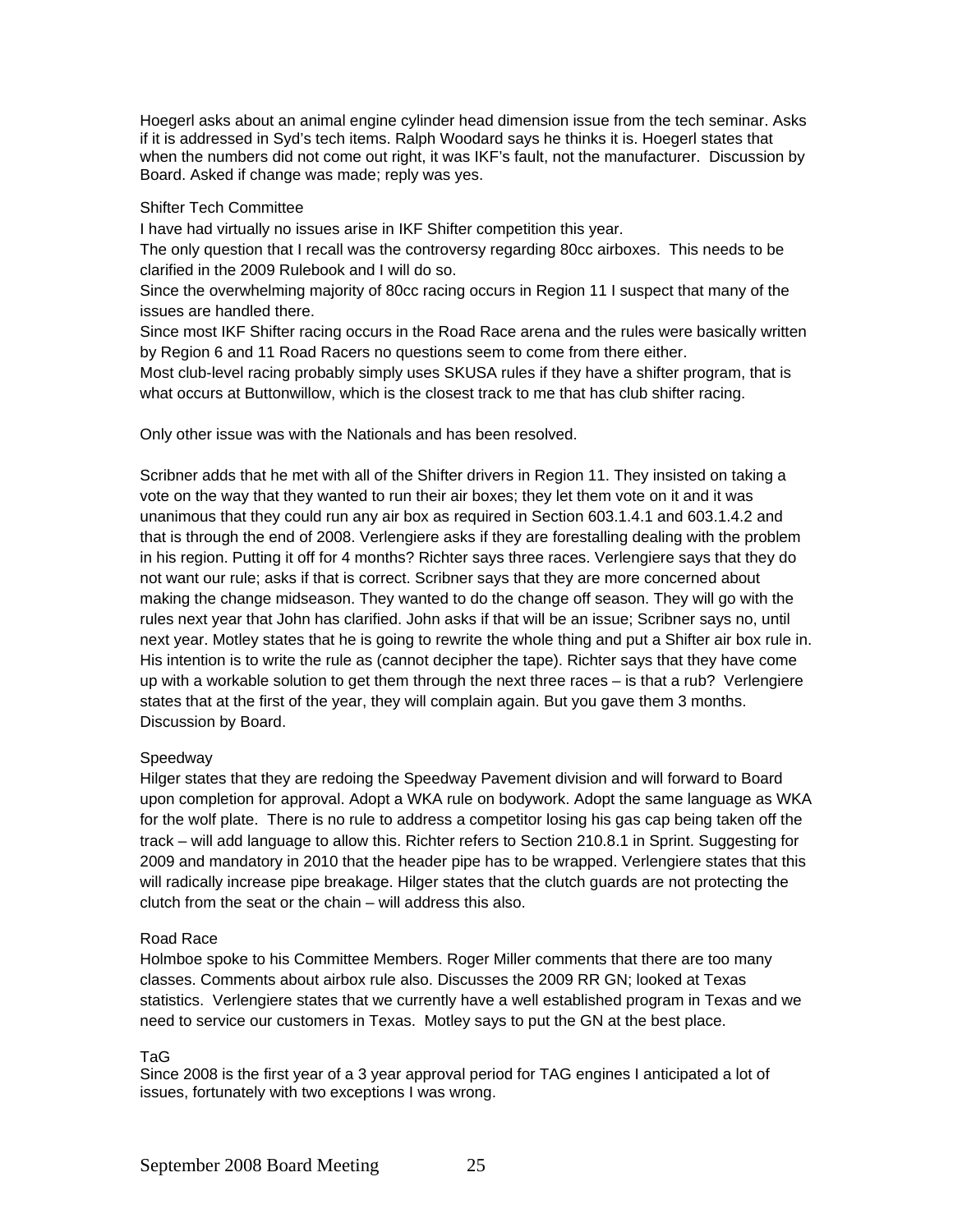We did allow a brief period of re-approval at the beginning of the year to allow manufacturers/importers to make minor, non-performance changes and a few manufacturers paid the fee and did so.

We also were fortunate that the ROK TT problems did not affect the IKF program to any degree. Our program, from the sprint side appears to have good parity among the four most popular engines. Those popular engines are Leopard, ROK TT, Rotax and Sonik. Motori Seven has also begun to have some scattered success. The PRD is beginning to appear both because of its value and the fact that Region 7 has a PRD only class.

#### The two issues that occurred are:

Rotax fuel issues: As some of you know, there was controversy at the Sprint GN due to no provision being made for the special Rotax fuel. My opinion is that our Rulebook contains no provision for this accommodation. The issue is further complicated by some clubs and regions allowing a special Rotax mix in their programs. Keep in mind that the RMC fuel rules are very different from our regular TAG or 100cc rules. If we pick and choose to allow a different oil ratio, can we also be held to provide the octane and oil type as well? What if another manufacturer decides to specify another different fuel/oil/ratio?

Rotax jetting issues: Prior to the RRGN an issue of Rotax jetting came up. Section 300 does not deal with the subject and Section 675.3.2 clearly allows for optional (non-RMC) jetting. The basic argument was that only RMC jetting was allowed and that was how we have always done it and how it was done at previous RRGN. If that indeed is the case, the issue was never brought forth from previous GN's so that the RR and TAG Committees could resolve the issue. Note that the so-called "open" jetting seems to work just fine in sprint racing. I suspect that this issue would have surfaced much earlier if the post-race tech was based on the Rulebook in most regional races.

One additional point I would make is that we allowed non-renewed engines to run in RR TAG heavy and light for 2008 with a possible extension based on participation. It is my understanding that only one of these engines was present at the RRGN.

Holmboe asks what is Motleys resolution to the fuel octane issue in the Rotax and TaG class. He included his comments in his Sprint report. Second question is was the fuel the problem or the oil the problem or, as far as the competitor was concerned, were both the problem. Motley says that it was the oil ratio. Richter says not the type of oil, the ratio of oil. Holmboe says that fuel was not the issue. Holmboe says the issue is the quantity of oil and there is a problem with the Rotax engine dumping a lot of oil. Motley's resolution is to accommodate it and post it in advance. Holmboe asks if Motley has come to a resolution to the carburetor situation within the Rotax class now that only falls into road racing. Motley states that it has never been an issue. In sprint racing, it has never become an issue. Holmboe says to keep it as Motley was asked to do when the problem came up. When the issue came up, Motley did a lot of surveying of people and the perception that this open jetting is significantly faster with Rotax. He looked at this at an Infenion race but did not tech them. Holmboe would like a Rotax only class. Motley has no objection to that. Verlengiere says to submit the rules to the IKF office to run as a pure class. Says Motley to write rules. Motley uncomfortable voting for this. Discussion by Board regarding Rotax.

Motion by Schorn to add to Section 207 Rotax Max International Class, run by RMC Rules, 16+, 370#. Second by Holmble. In Favor: Holmboe, Richter, Schorn, Scribner Opposed: Hoegerl Abstain: Motley, Verlengiere Absent: St. Ours Failed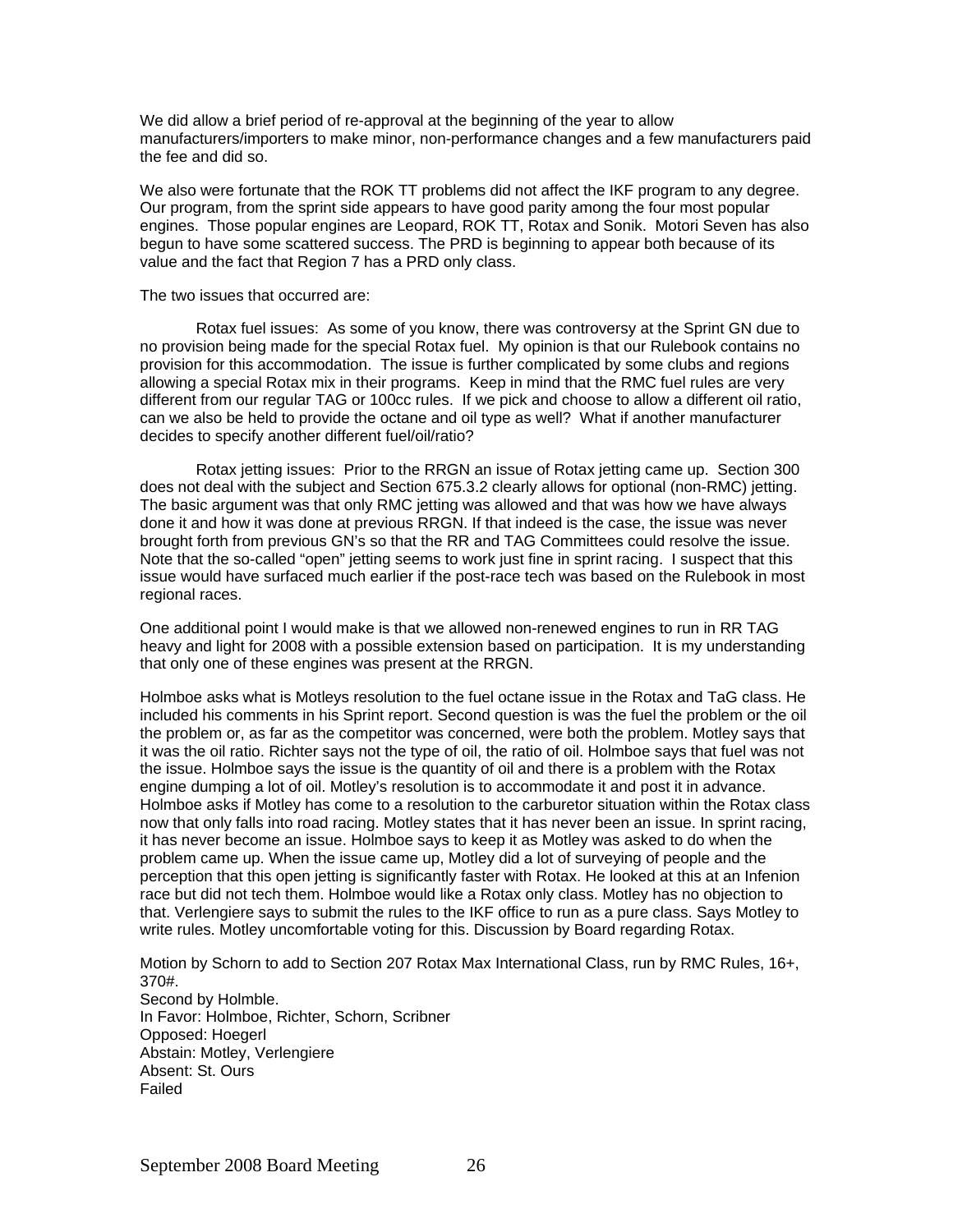Hilger states that the track can bring the class in as a local option. Verlengiere states that he abstained because he is going to add the class as a regional championship class in Region 7.

Motion by Motley to add to Section 675.xxxxx Rotax Max engines used in IKF TAG classes or in Local/Regional option classes are to be run under Rotax Max Challenge (RMC) rules. If Rotax engines are used in either IKF TAG classes or in Local/Regional option classes, gasoline and oil to be used for these engines (should/must) be the same as all other TAG engines. Oil ratio for these engines only is to be per current RMC rules. 675.3.2 DELETE all after first sentence. 675.21 DELETE completely.

In Favor: Hoegerl, Holmboe, Motley, Richter, Schorn, Scribner, Verlengiere Absent: St. Ours Passed

Motion by Verlengiere for approval by Board for John Motley to write fuel rule for Rotax Max engine. Second by Holmboe. In Favor: Hoegerl, Holmboe, Motley, Richter, Schorn, Scribner, Verlengiere Absent: St. Ours Passed

Sprint Committee

There are issues that involve Sprint racing that are mentioned in the 2-Cycle Grand National Report. Some will be repeated here.

Sprint racing like other divisions has felt the slow down in the economy and raising fuel prices impact participation levels at clubs and regional racing. However this years 2 Cycle Sprint Grand Nationals participation was up approximately 10 percent over 2007. I do not have the figures for the 4 Cycle Sprint Grand Nationals.

There are multiple rulebook issues that I would like to address at this time. Some outside my scope of responsibility or the 200-250 section, that do impact Sprint racing.

Under Section 105.1.6.1 Head Gear. With the ever-increasing popularity of uTube and the decrease in size and cost of motion cameras, we need to consider returning the wording from the 2007 rulebook, which is:

Section 105.1.6.1.4 Modification: Any addition of devices, whether aerodynamic or other, to helmets is prohibited unless such devices have been certified (BY SNELL or SFI) with the helmets. It is the driver's responsibility to provide the helmet manufacturer's literature describing any added devices to the Pre Tech inspectors if requested.

Yes there is the constant issue of raising weights for various classes, with the argument that kids are bigger today. However committee member Glen Araki I believe has raised a valid argument to raise the Rookie Sportsmen class 10 pounds. The Rookie Sportsman class races at the same weight as Junior 1, yet the engine is slightly over 8 lbs heavier. There are drivers who are racing Junior 1 without any ballast at a weight disadvantage and would use the same kart in Rookie Sportsman. Under the current rules they might have a slight disadvantage in Junior 1. But if they race Rookie Sportsman, they have an additional 8 pound weight disadvantage.

Section 210.3.2 In the first sentence remove "by the draw"

Section 211.4.1 conflicts with Section 210.3 and raised concerns at the 2 Cycle Grands. Section 210.3 was created from issues at last years 4 Cycle Grands. Section 211.4.1 is the higher number and actually trumps Section 210.3.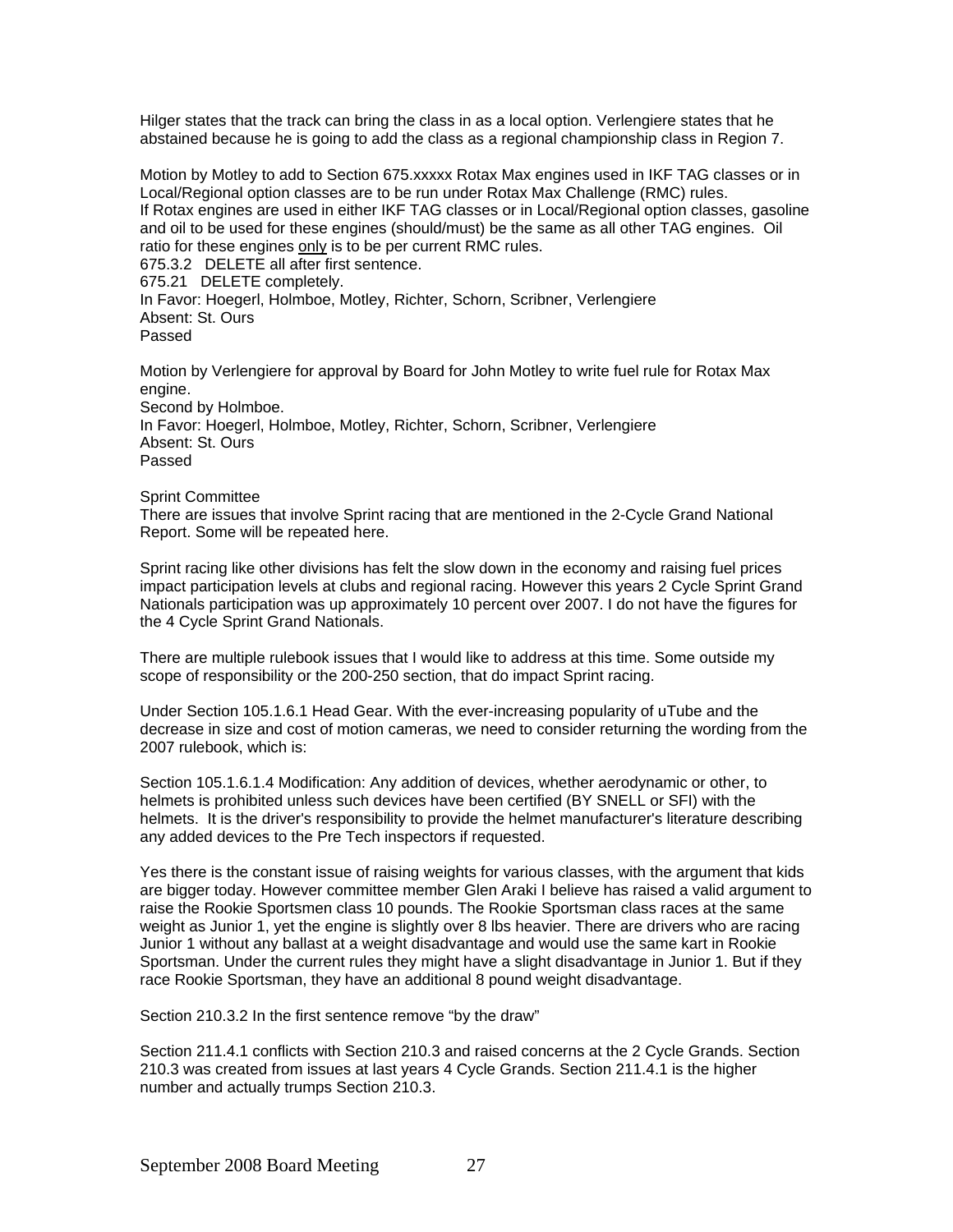In my Grand National Report I mention Section 210.3. The issue is not whether a competitor chooses to run with or without a Transponder in practice. The issue is the extra load it places on timing and scoring as again briefly explained below.

*"The immediate impact on the scoring tower because they have no way of knowing if the drive intentionally left their Transponder off is; do they have the right transponder number for that competitor entered in their system? Did the Transponder malfunction? Did the Transponder get charged correctly? Rightfully so, this crew was concerned that if might be their mistake as to why the kart on the track is not showing up in their system, which at this point, is used to determine qualifying order."* 

#### Section 210.8.2 Black Flags

A.) We need to specify how big the pit board or chalkboard is. Plus there needs to be some verbiage regarding ignoring a black flag. Two different issues, but actually the same. I didn't see the pit board as it is too small or the writing is too small. Which are valid arguments based on some of the pit boards I have seen used. Or in the case of a driver who lost their side pod at the Grand Nationals, "I paid my money and I was going to get my laps, even if I knew I was going to finish last." 3 different times we had drivers ignoring Black Flags at the Grands for equipment issues, with the driver knowing the rulebook has no penalty clause for such action and or think they were going to be scored last. So what the heck, just keep going is their thought process. Even at regional racing, ignoring the Black Flag is becoming more and more of an issue as there is no specified penalty in Section 210.

#### Driver Fairing

Even if Section 208.3.8.3 applies to Kid Karts, crews or mechanics are trying to use Section 201.10.4 as their rule as they find it first and read no further. Somehow they are thinking they are exempt as a result of Section 201.10.4. Simple solution change Section 201.10.4 to read aged 5 to 11 instead of 8 to 11

Overall Junior class participation seems to be more solid participation wise. In Region 11 and at the 2 Cycle Grands, Junior classes were strong fields, with several of the Senior classes being very weak. In Region 11, many of the Senior drivers income source is related to the housing industry. In polling drivers who have raced the regional series for years and are not this year, they did not just get out of karting. Everyone I talked to said they can only afford club racing. When the housing market recovers they will be back at the Regional level too.

Toxic waste disposal, including tires, fuel, fuel cans, and engine oil from 4 Strokes needs to be addressed and this would apply to all divisions.

Motion by Motley to change weight on Rookie Sportsman class weight to 235# in Section 207. Second by Schorn. . In Favor: Hoegerl, Holmboe, Motley, Richter, Schorn, Scribner, Verlengiere Absent: St. Ours Passed

Discussion re: chain guard rules. Motion by Richter to add to Section 105.2.1.13: Section 200 karts will require a chain cover. Remove "Some karts". Second by Motley. In Favor: Hoegerl, Holmboe, Motley, Richter, Schorn, Scribner, Verlengiere Absent: St. Ours Passed

Discussion by Board re: TaG rule requires pre 2004 airboxes. Schorn and Richter say to leave rule as is.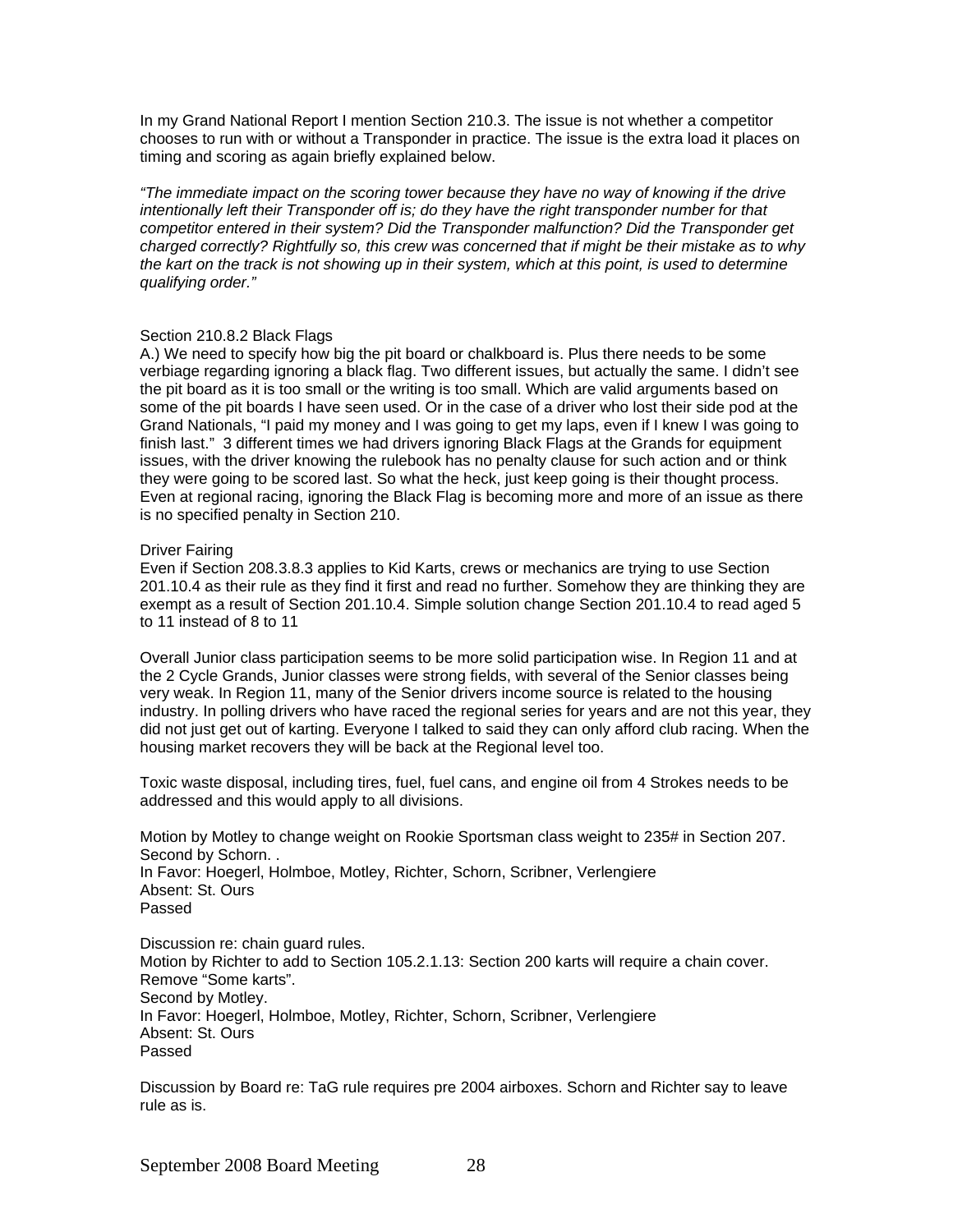#### **Directors Items**

Hilger: Discusses Grand National fees. Board is reviewing entry cost and Agreements. More later on this. Allow Expert stickers for Juniors at Grand Nationals.

Verlengiere: Reviewing all of the fee schedule for the IKF. Insurance issues. Discusses Karter News as virtual magazine – eliminate the monthly printed magazine. Print a Grand National Yearbook, full color with pictures and the Tech Manual with an advertising program. Hire someone to do the advertising. Savings to the IKF. Felton to research this and submit a proposal. Need to restructure the ad rates. Banner ads will be available on the new IKF website.

Motion by Schorn: Anticipated that in January 2009, IKF will change to a virtual monthly magazine with a printed full color Grand National Yearbook and printed Tech Manual. Second by Scribner.

In Favor: Hoegerl, Holmboe, Motley, Richter, Schorn, Scribner, Verlengiere Absent: St. Ours Passed

#### **Miscellaneous Items**

Verlengiere – Asks Board about Insurance matters. Various coverages? Asks for Spectator Package? Offers umbrella package to cover all? Verlengiere explains insurance payment procedures & policies. Discussion by Board. Insurance Committee to contact insurance companies for coverage information.

Verlengiere gives history of the Matching Funds program. Asks Board to change the matching funds percentage or eliminate completely. Explains fund procedure. The program was set up as an incentive for tracks/clubs to run National classes. Motion by Verlengiere to raise the sanction fee to \$4.00. No Second. Verlengiere withdrew the Motion.

Motion by Richter to eliminate the \$7.00 Membership Incentive Program effective January 1, 2009. Reason: Does not offset the cost of administration. Second by Holmboe. In Favor: Hoegerl, Holmboe, Motley, Richter, Schorn, Scribner, Verlengiere Absent: St. Ours Passed

#### **Tabled Item from former Board Meetings**

May Phone Board Meeting – Licensing/Age Issue Hilger states that they are going to adopt the WKA language, letting someone come in on a case by case basis. This will be a clarification; Scribner is working on this.

August Phone Board Meeting – Kid Kart Engine Warm Up Richter will submit this by email within 36 hours re: Sections 105.1.6.1.4, 201.10.4, 208.3.5.1, 210.3, 210.8.2, and 254.4. August Phone Board Meeting – 2009 Road Race Grand National Update Still in discussion by the Board.

#### **Letters from Membership**

Board thanks all of the members below for their time to forward their communications to the Board.

David Jimenez – Richter to respond to his email regarding an incident at the 2 Cycle Sprint Grand National. See Board vote below.

Paul Clifton – Motley to respond to his email re: TaG E Rule Proposal Gabor Kajdy – Section 700.2.10 Discussion by the Board, the rule stays.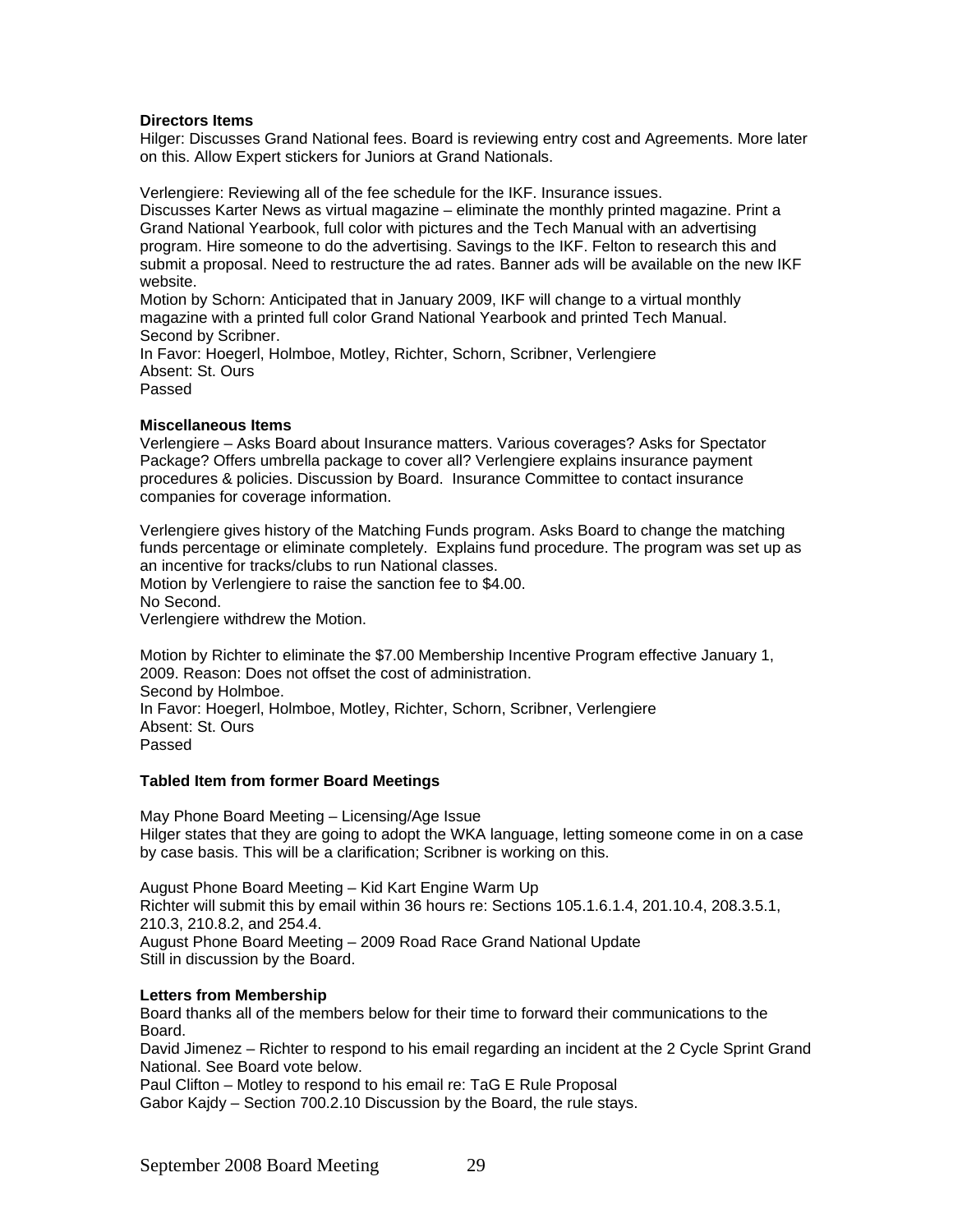Motion by Richter to suspend Cory Pollock for one year, effective September 21, 2008, for his actions and behavior at the 2008 IKF 2 Cycle Sprint Grand Nationals in violation of Section 114.1.2 Verbal abuse. Second by Holmboe. In Favor: Hoegerl, Holmboe, Motley, Richter, Schorn, Scribner, Verlengiere Absent: St. Ours Passed

Motion by Richter to place Garrison Masters on probation for one year, effective September 21, 2008, based on the behavior and actions of his crew at the 2008 2 Cycle Sprint Grand National in violation of Section 114.1.3 Crews and Section 114.12 Verbal Abuse. Second by Holmboe In Favor: Hoegerl, Holmboe, Motley, Richter, Schorn, Verlengiere Abstain: Scribner Absent: St. Ours Passed

Hilger wants to re-establish the rules for the IKF Lake Speed Award. Based on the January 2006 IKF Board Minutes; this is an IKF approved award through the IKF according to Wayne Brown. Award is to be given based on sportsmanship, willing to help others, kart appearance, kart chassis innovations if applicable and pit appearance and driver crew. Wayne Brown explained that the Director in Charge, Race Director, Tech Director and any other track personnel at the event can vote. Limitation that a competitor cannot win the award more than once in a specific time period (more than once in a three year period). Clarify confusion from the 2008 2 Cycle Sprint Grand National.

Schorn to re-establish the awarding information for the Troy Ruttman Award.

No action by the Board on membership and membership dues.

Richter would like to negotiate with the Reno club to not have practice as they have scheduled for the 2009 2 Cycle Sprint Grand National. This was an issue at this years event. Board agrees for Richter to work on this.

IKF Operating & Procedure Rules. Verlengiere asks that expenses be spread out over the year.

Verlengiere to work on the Kid Kart rules for the Grand Nationals. Motley to work on Kid Kart bumpers.

2009 Board Meeting Dates & Location January 17-18, 2009 Ontario CA April 18-19, 2009 Ontario CA Sept 19-20, 2009 Ontario CA

Director Items:

Hoegerl asks about the status of the IKF Brochure. Hilger states that the Board was to submit input for specific divisions. Pictures need to be changed and added. Scribner suggests a two page flyer. Verlengiere states to cut our losses and have Scribner work on a flyer. Hilger states that the IKF needs a media package to hand out to perspective sponsors and advertisers.

Verlengiere suggests a monthly special on the upcoming new IKF website, i.e. a free motor, set of wheels, gift certificates.

Hoegerl asks about a 2009 Speedway Pavement Grand National. Hilger states that they are working on the classes and this will be forwarded to the Board for approval.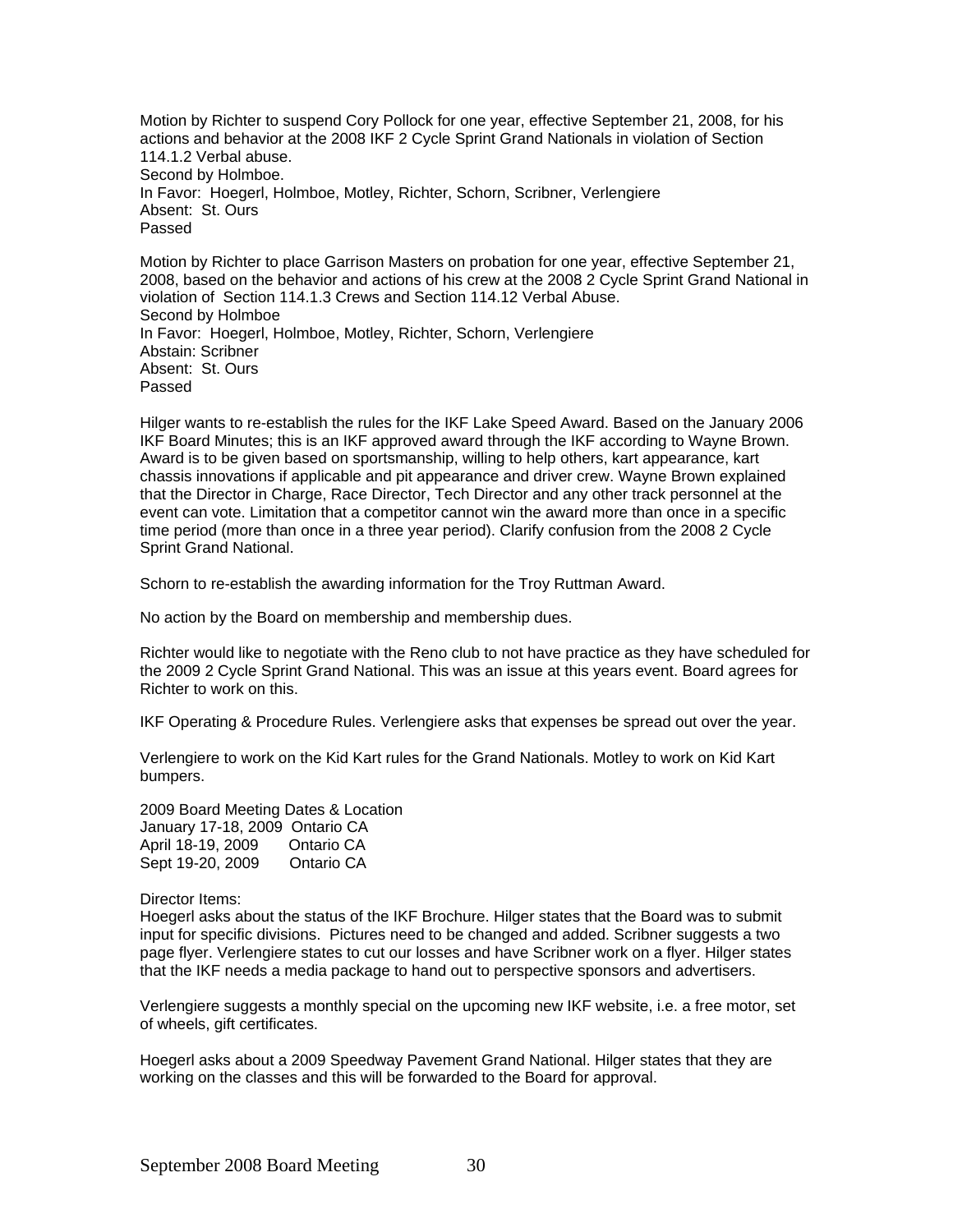Motley inquires about VP billing. Hilger to look at Contract. Motley asks about Rotax Max rules in Section 675 and nylock in Section 105.2 – Discussion and no action taken by the Board.

Motion by Verlengiere to add as the last sentence in Section 620.57 The bottom ring on the HPV must be in place and is a non tech item. Second by Holmboe. In Favor: Hoegerl, Holmboe, Motley, Richter, Schorn, Scribner, Verlengiere Absent: St. Ours Passed

Motley rewrote the following as a clarification: Section 105.2 Any reference to safety wire, cotter key, circlips or snap rings should also extend to one-use nylock fastners. Exception: All-metal lock nuts, or bolts drilled and safety wired, are required to fasten brake disc to brake hub. Oneuse fastners (nylocks) may not be used on previously drilled bolts without secondary retention as described above.

Schorn brings up the availability of color number panels. Motley states that they should not change it again.

Motion to Adjourn Meeting by Motley. Second by Richter. Meeting adjourned at 4:15pm.